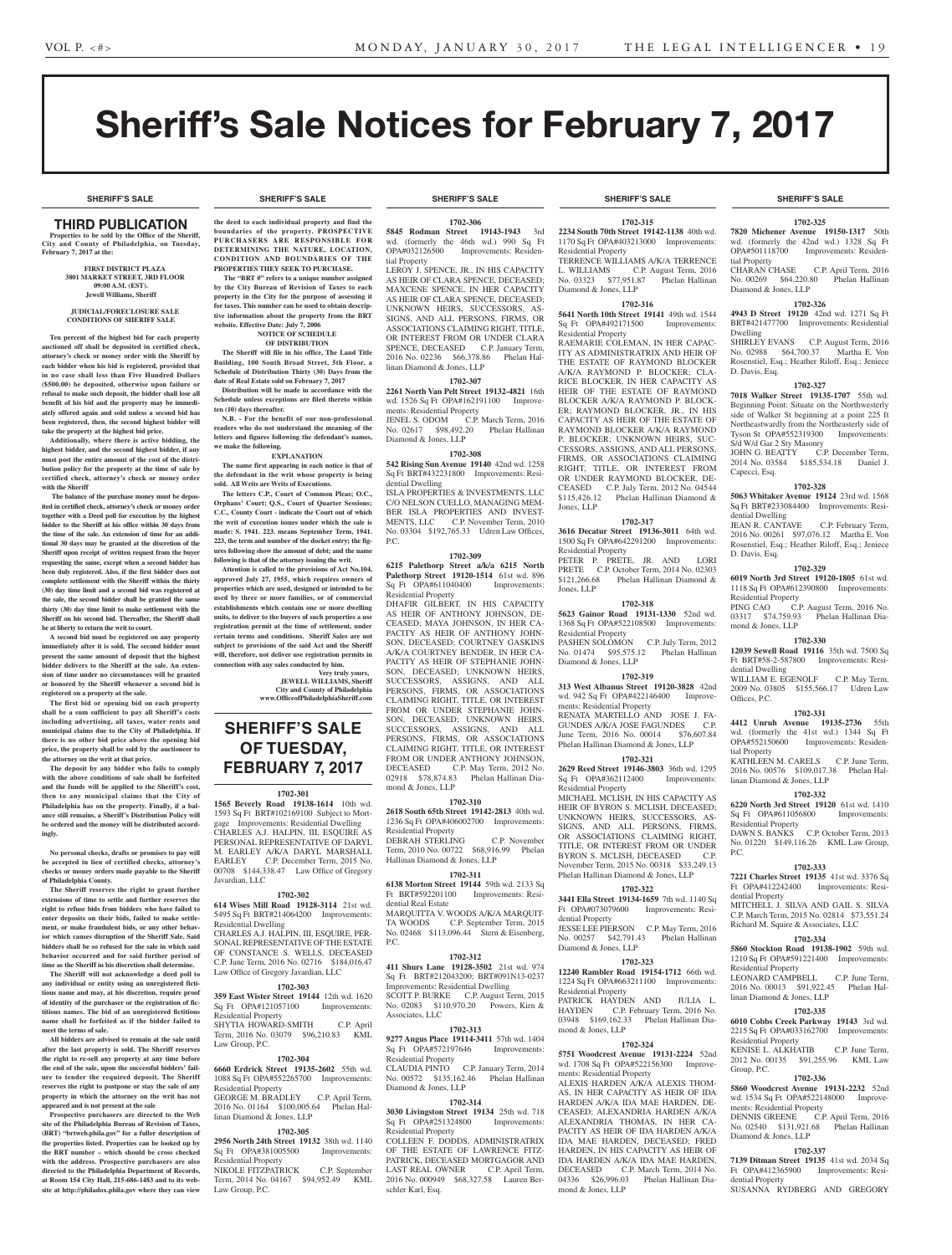ments: Residential Property

Diamond & Jones, LLP

Residential Property

mond & Jones, LLP

linan Diamond & Jones, LLP

linan Diamond & Jones, LLP

Residential Property

Residential Property

tial Property

tial Property

RAMONA POOLE C.P. April Term, 2014 No. 03500 \$89,621.54 Phelan Hallinan

**1702-353 1827 Strahle Street 19152-2322** 56th wd. 1210 Sq Ft OPA#562167200 Improvements:

RIJI P. RAJAN A/K/A RIJI RAJAN AND SO-PHY RAJAN C.P. April Term, 2013 No. 00249 \$151,503.65 Phelan Hallinan Dia-

**1702-354 3421-23 Amber Street a/k/a 3423 Amber Street 19134** 45th wd. 1558 Sq Ft OPA#452230900 Improvements: Residen-

TIFFANY ESCOBAR C.P. February Term, 2015 No. 00033 \$92,374.15 Phelan Hal-

**1702-355 1307 North 61st Street 19151** 34th wd. 1360 Sq Ft OPA#342239300 Improvements:

SARAH N. CURRY C.P. January Term, 2015 No. 02493 \$96,214.95 Phelan Hal-

**1702-356 5113 Tulip Street 19124-2223** 62nd wd. 1350 Sq Ft OPA#622463100 Improvements:

HEATHER BUSK AND JAMES BUSK C.P. September Term, 2016 No. 00221 \$69,632.67 Phelan Hallinan Diamond & Jones, LLP **1702-357 3322 North Uber Street 19140-4810** 11th wd. (formerly the 38th wd.) 1298 Sq Ft OPA#112277400 Improvements: Residen-

ESTHER SANDY MICKEALS C.P. May Term, 2013 No. 02596 \$93,800.14 Phelan

**1702-358 1217 Overington Street 19124-3136** 23rd wd. 1216 Sq Ft OPA#234079900 Improve-

JEFFREY TABAREZ C.P. June Term, 2012 No. 00562 \$55,003.46 Phelan Hallinan

**1702-359**

SHAMYRA GUNN C.P. January Term, 2015 No. 02494 \$66,055.54 Phelan Hal-

**1702-360 8129 Pine Road 19111-1821** 63rd wd. 1470 Sq Ft OPA#631033300 Improvements:

MARYANN DAVIS A/K/A MARY ANNE DA-

**1702-361**

Ft OPA#071550500 Improvements: Resi-

ANTONIO MOLINA AND MARGARITA VEGA C.P. June Term, 2016 No. 01878 \$67,615.70 KML Law Group, P.C. **1702-362 4233 Chippendale Street a/k/a 4233 Chippendale Avenue 19136** 65th wd. 1146 Sq Ft OPA#651125000 Improvements: Residential

ELIZABETH MCDONOUGH AND DENNIS MCDONOUGH, JR. C.P. April Term, 2016 No. 03172 \$75,877.76 KML Law Group,

**1702-363 2718 West York Street a/k/a 2718 York Street 19132** 28th wd. 992 Sq Ft OPA#281246500 Improvements: Residential Property THE UNKNOWN HEIRS OF WILLIE REED, DECEASED; ANDREW REED, SOLELY IN HIS CAPACITY AS HEIR OF WILLIE REED, DECEASED; JOSEPH REED, SOLE-LY IN HIS CAPACITY AS HEIR OF WILIE REED, DECEASED C.P. May Term, 2016

**1702-364**

Sq Ft OPA#452138800 Improvements:

CHRISOULA FILOSOGLOU C.P. April Term, 2016 No. 03488 \$25,520.83 KML

**1702-365**

Hallinan Diamond & Jones, LLP

ments: Residential Property

linan Diamond & Jones, LLP

Residential Property

dential Property

**Property** 

P.C.

 $P C$ 

Diamond & Jones, LLP

A. RYDBERG A/K/A GREGORY RYD-BERG C.P. November Term, 2015 No. 00573 \$121,411.09 KML Law Group, P.C.

### **1702-338**

**3153 South 18th Street a/k/a 3153 18th Street 19145** 26th wd. 1424 Sq Ft OPA#262075800

Improvements: Residential Property MARC A. DINOIA AS ADMINISTRATOR OF THE ESTATE OF JOHN DINOIA A/K/A JOHN DINOIA, DECEASED C.P. January Term, 2016 No. 00339 \$58,359.98 KML Law Group, P.C.

### **1702-339**

**1850 Georges Lane 19131** 52nd wd. 1108 Sq Ft OPA#521354900 Improvements: Residential Property

KIRT T. FLOWERS AS ADMINISTRATOR OF THE ESTATE OF ELLA FLOWERS, DE-CEASED C.P. February Term, 2016 No. 00876 \$137,706.51 KML Law Group, P.C.

### **1702-340**

**7223 Cottage Street 19135** 41st wd. 2973.30 Sq Ft OPA#41-2-2949-00 Improvements: Residential Property ABDELAZIZ MOHAMED C.P. December

Term, 2013 No. 01068 \$158,572.25 Richard M. Squire & Associates, LLC

### **1702-341**

**3679 Belgrade Street 19134** 45th wd. 1003<br>Sq Ft QPA#451330265 Improvements: Sq Ft OPA#451330265 Improvements: Residential Property GUY HELDER C.P. May Term, 2016 No.

## 02482 \$183,689.39 KML Law Group, P.C. **1702-342**

**2305 Oakmont Street 19152** 56th wd. 3449<br>Sq Ft OPA#561380400 Improvements:  $\overline{SA}$  Ft  $OPA#561380400$ Residential Property

RICHARD O. FALCON A/K/A RICHARD FALCON C.P. January Term, 2016 No. 03458 \$69,327.95 KML Law Group, P.C.

### **1702-343**

**8103 Fayette Street 19150** 50th wd. 1616 Sq Ft OPA#501040600 Improvements: Residential Property

HAROLD E. PURNELL C.P. May Term, 2016 No. 03058 \$150,808.90 KML Law Group, P.C.

### **1702-344**

**4213 Adams Avenue 19124** 23rd wd. 1034 Sq Ft OPA#234022200 Improvements: Residential Property KIREEMA SPROWAL C.P. November

#### Term, 2015 No. 03502 \$86,132.10 KML Law Group, P.C. **2746 Pierce Street 19145** 36th wd. 968 Sq Ft OPA#364261400 Improvements: Residential Property

### **1702-345**

**3432 Princeton Avenue 19149** 55th wd. 1760<br>
Sq Ft OPA#551388400 Improvements: Sq Ft OPA#551388400 Residential Property

BRUCE A. LEWIS AND WENDY J. LEWIS C.P. May Term, 2016 No. 01619 \$92,928.64 KML Law Group, P.C.

### **1702-346**

**4844 Unruh Avenue 19135** 41st wd. 1160 Sq Ft OPA#871562900 Improvements: Residential Property ALEXANDER J. ZIVKOVIC C.P. February Term, 2016 No. 00640 \$151,502.27 KML VIS C.P. August Term, 2016 No. 02339 \$59,427.13 Phelan Hallinan Diamond & Jones, LLP **3109 Hartville Street 19134** 7th wd. 668 Sq

Law Group, P.C.

#### **1702-347**

**8623 Gilbert Street 19150-2703** 50th wd. 1211 Sq Ft OPA#502139400 Improvements: Residential Property SHARYN B. HOLLOMAN A/K/A SHARYN L. BARRETT, IN HER CAPACITY AS EX-ECUTRIX AND DEVISEE OF THE ESTATE OF ANNA E. GIBSON; THEA JOHNSON, IN HER CAPACITY AS DEVISEE OF THE ESTATE OF THE ESTATE OF ANNA E. GIB-SON; EARL LEWIS, IN HIS CAPACITY AS DEVISEE OF THE ESTATE OF ANNA E. GIBSON C.P. May Term, 2016 No. 01338 \$100,134.44 Phelan Hallinan Diamond & Jones, LLP

### **1702-348**

**4019 Stirling Street 19135** 55th wd. 1154 Sq Ft OPA#552052200 Improvements: Residential Property

ASHIK AHMED C.P. May Term, 2016 No. 04073 \$147,680.99 Phelan Hallinan Diamond & Jones, LLP

## **1702-349**

**220 Delmar Street 19128-4501** 21st wd. 1368 Ft OPA#212303675 Improvements: Residential Property MATTHEW T. GIANNONE C.P. April No. 03551 \$29,985.08 KML Law Group, **2064 Kingston Street 19134** 45th wd. 1068

### Term, 2016 No. 00355 \$189,555.71 Phelan Hallinan Diamond & Jones, LLP **1702-350**

Jones, LLP

**1541 Morris Street 19145-1533** 36th wd. 1923 Sq Ft OPA#365387100 Improvements: Residential Property LAGRACIA H. JONES A/K/A LAGRACIA D.

**1702-351**

#### JONES C.P. April Term, 2007 No. 02722 \$134,028.53 Phelan Hallinan Diamond & **2033 South Salford Street 19143** 40th wd.

Residential Property

Law Group, P.C.

**1213 West Airdrie Street 19140-3706** 43rd 1282 Sq Ft OPA#401076400 Improvements: Residential Property MAGGIE ADAMS DAVIS C.P. February Term, 2016 No. 01816 \$62,190.43 KML Law Group, P.C.

## wd. 1664 Sq Ft OPA#432211200 Improve-

**4115 Whiting Road 19154-2806** 66th wd. 1296 Sq Ft OPA#662595100 Improvements: Residential Property HARRY SERAD C.P. May Term, 2015 No. 02251 \$224,173.36 Phelan Hallinan Diamond & Jones, LLP

**1702-366**

### **1702-367**

**554 West Clapier Street 19144** 13th wd. 1562 Sq Ft OPA#133061300 Improvements: Residential Property NICOLE M. BRUCE C.P. January Term,

2016 No. 02185 \$86,084.50 KML Law Group, P.C. **1702-368**

**1106 West Master Street 19122** 14th wd. 1224 Sq Ft OPA#141461900 Improvements: Residential Property

THE UNKNOWN HEIRS OF JOHN H. AR-TIS, JR., DECEASED; JOHN ARTIS, III, SOLELY IN HIS CAPACITY AS HEIR OF JOHN H. ARTIS, JR., DECEASED; TIMO-THY ARTIS, SOLELY IN HIS CAPAC-ITY AS HEIR OF JOHN H. ARTIS, JR., DE-CEASED C.P. September Term, 2015 No. 02859 \$133,360.55 KML Law Group, P.C.

### **1702-369 7624 Burholme Avenue 19111-2411**

63rd wd. (formerly 35th wd.) 1176 Sq Ft OPA#631009800 Improvements: Residential Property GAIL KINGMAN JONES C.P. January Term, 2015 No. 00159 \$245,653.18 Phelan Hallinan Diamond & Jones, LLP

### **1702-370**

**422 East Mechanic Street a/k/a 422 Mechanic Street 19144** 59th wd. 1920 Sq Ft OPA#592022000 Improvements: Residential Property RASHETA PADGETT C.P. December

Term, 2015 No. 01888 \$80,100.13 KML Law Group, P.C. **1702-371**

**7447 Ruskin Road 19151-2925** 34th wd. 1152 Sq Ft OPA#343166500 Improvements: Residential Property DOREEN I. FORDE A/K/A DOREEN FORDE AND STANLEY FORDE C.P. July Term, 2015 No. 00709 \$61,633.27 Phelan Hallinan Diamond & Jones, LLP

**1702-372 4423 McKinley Street 19135-3216** 55th wd. 1056 Sq Ft OPA#552034800 Improvements: Residential Property MICHAEL E. DAVIS A/K/A MICHAEL DAVIS C.P. June Term, 2016 No. 00359

\$135,994.09 Phelan Hallinan Diamond & Jones, LLP **1702-373**

**524 West Eleanor Street a/k/a 524 Eleanor Street 19120** 49th wd. 1152 Sq Ft OPA#491104100 Improvements: Residential Property GLORIA M. UNDERWOOD C.P. May Term, 2016 No. 02794 \$101,696.08 KML

Law Group, P.C. **1702-374**

**10811 Proctor Road 19116** 5th wd. 873 Sq Ft OPA#582546200 Improvements: Residential Property

CHRISTINA M. RUSHTON AND GEORGE M. WOOD C.P. May Term, 2016 No. 02959 \$206,068.06 KML Law Group, P.C.

### **1702-375**

**1337 North 56th Street 19131-4225** 4th wd. 1236 Sq Ft OPA#041345900 Improvements: Residential Property SEAN D. BRYCE, AS TRUSTEE FOR MAR-

GARET A. SMITH C.P. March Term, 2014 No. 04329 \$36,549.99 Phelan Hallinan Diamond & Jones, LLP

### **1702-376**

**6315 North Norwood Street 19138-2529**  17th wd. 1138 Sq Ft OPA# 172475800 Improvements: Residential Property MARINA POLYACHENKO C.P. October Term, 2015 No. 02385 \$71,131.48 Phelan Hallinan Diamond & Jones, LLP

### **1702-377**

**420 Wellesley Road 19119** 9th wd. 1158 Sq Ft OPA#092034600 Improvements: Residential Property

MARK FORD, AS CO-ADMINISTRATOR OF THE ESTATE OF JAMES F. FORD, DE-CEASED; MICHELLE GLOVER, AS CO-ADMINISTRATOR OF THE ESTATE OF JAMES F. FORD, DECEASED C.P. October Term, 2015 No. 00280 \$119,032.66 KML Law Group, P.C.

### **1702-378**

**525 East Brinton Street 19144** 59th wd. 2951 Sq Ft OPA#592173000 Improvements: Residential Property

THE UNKNOWN HEIRS OF BRENDA DOUGLAS, DECEASED; SAMANTHA DOUGLAS-MOORE, SOLELY IN HER CAPACITY AS HEIR OF BRENDA DOUG-LAS, DECEASED; TRACEY DOUGLAS-

### **SHERIFF'S SALE SHERIFF'S SALE SHERIFF'S SALE SHERIFF'S SALE SHERIFF'S SALE**

MCLEOD, SOLELY IN HER CAPACITY AS HEIR OF BRENDA DOUGLAS, DECEASED C.P. December Term, 2014 No. 02088 \$199,859.86 KML Law Group, P.C.

### **1702-379 2535 South Clarion Street 19148-4315** 39th

**1702-392 539 East Cheltenham Avenue 19120** 55th wd. 1739 Sq Ft OPA#352006400 Improve-

MANUEL A. ALMONTE C.P. July Term, 2012 No. 02132 \$127,151.60 KML Law

**1702-393 1517 East Berks Street 19125** 18th wd. 865 Sq Ft OPA#181208300 Improvements:

MICHAEL JOSEPH DEVINE AND CARO-LYN A. FLYNN C.P. April Term, 2016 No. 03490 \$31,863.43 KML Law Group, P.C. **1702-394 1457 North Redfield Street 19151** 34th wd. 1331 Sq Ft OPA#342164400 Improvements:

WILLIAM T. WINSTON A/K/A WILLIAM WINSTON C.P. January Term, 2016 No. 02805 \$42,740.06 KML Law Group,

**1702-395 1367 Dyre Street 19124** 62nd wd. 1462 Sq Ft OPA#621008800 Improvements: Residential

2015 No. 02127 \$115,282.13 KML Law

**1702-396 2934 West Allegheny Avenue 19132** 38th wd.

2013 No. 00903 \$82,784.95 Emmanuel J.

**1702-397 143 South 2nd Street a/k/a 121-55 Walnut Street, Unit 503 19106** 5th wd. 1790 Sq Ft OPA#888035222 Improvements: Residential

BARBARA CAPLAN AND STANLEY CA-PLAN A/K/A STANLEY H. CAPLAN C.P. October Term, 2014 No. 03326 \$754,179.51

**1702-398 8113 Crispin Street 19136** 64th wd. 1950 Sq Ft OPA#642023700 Improvements: Resi-

CHRISTOPHER RODRIGUEZ C.P. August Term, 2013 No. 01846 \$166,046.62 KML

**1702-399 4419 Aberdale Road 19136-1405** 65th wd. 6000 Sq Ft BRT#652110500 Improvements:

JAMES S. FREELAND AND MARY E. STERNBERGER-FREELAND C.P. February Term, 2016 No. 00425 \$139,901.35 Law Office of Gregory Javardian, LLC **1702-401 444 North 4th Street Unit 519 19123** 5th wd. 873 Sq Ft OPA#888093370 Improvements:

YIFEI LIU C.P. May Term, 2016 No. 03912 \$202,783.97 KML Law Group, P.C. **1702-403 8818 Fairfield Street 19152-1308** 57th wd. 3668 Sq Ft BRT#571168200 Improvements:

ANTHONY RIVERA C.P. July Term, 2014 No. 01804 \$171,178.21 Law Office of

**1702-404 1124 Brill Street 19124-1117** 62nd wd. 2000 Sq Ft BRT#621034700 Improvements: Row

MARTHA C. GANS A/K/A MARTHA C. ALSTON-GANS AND GREGORY K. GANS C.P. June Term, 2014 No. 02024 \$121,166.13

**1702-405 114 Diamond Street 19122-1720** 18th wd. 1337 Sq Ft BRT#183211300 Improvements:

MIGUEL SANTIAGO C.P. October Term, 2015 No. 00465 \$118,892.10 Law Office of

**1702-406 1825 McClellan Street 19145-2110** 48th wd. 658 Sq Ft BRT#481015500 Improvements:

ROBERT ROSE C.P. February Term, 2016 No. 00427 \$87,079.10 Law Office of Gr

**1702-407 3878 Kipling Place 19154-4204** 66th wd. 2918 Sq Ft BRT#662288000 Improvements:

DAVID CLEARY AND PATRICIA CLEARY C.P. October Term, 2007 No. CLEARY C.P. October Term, 2007 No.<br>03220 \$152,759.31 Law Office of Gregory

**1702-408 6328 Gillespie Street 19135-3223** 55th wd. 1381 Sq Ft BRT#552429800 Improvements:

CARLA CANTIELLO AND LEN GRADEL

C.P. August Term,

C.P. October Term,

ments: Residential Property

Group, P.C.

Residential Property

Residential Property

Property<br>CAMILLA BROWN

BRT#381351000<br>EUGENIA TURNER

KML Law Group, P.C.

dential Property

Law Group, P.C.

Residential Dwelling

Residential Property

Residential Dwelling

Gregory Javardian, LLC

B/gar 2 Sty Masonry

Residential Dwelling

Gregory Javardian, LLC

Residential Dwelling

ory Javardian, LLC

Residential Dwelling

Residential Dwelling

Javardian, LLC

Milstead & Associates, LLC

Argentieri, Esq.

Property

Group, P.C.

P.C.

wd. Beginning Point: Situate on the E side of Clarion St at the distance of 246 ft Southward from the S side of Porter St OPA#394448400 Improvements: Row 2 Sty Masonry GIULIO APADULA C.P. October Term, 2014 No. 01854 \$165,570.67 Daniel J. Capecci, Esq.

### **1702-380**

**587.5 Rosalie Street a/k/a 587 1/2 Rosalie Street 19120** 35th wd. 1020 Sq Ft OPA#352040300 Improvements: Residential Property ROBERT H. DAVENPORT AND KEISHA DAVENPORT A/K/A KEISHA M. DAVEN-PORT C.P. July Term, 2016 No. 01717

\$49,239.09 KML Law Group, P.C. **1702-381 5537 Crowson Street 19144** 12th wd. 1200

Sq Ft OPA#122216100 Subject to Mortgage Improvements: Residential Property MARICE ROGERS C.P. August Term, 2016 No. 04066 \$65,309.64 KML Law Group, P.C.

### **1702-382 2922 South 62nd Street 19142** 40th wd. 1190

Sq Ft OPA#402114000 Improvements: Residential Property QUALITA MOORE C.P. December Term, 2015 No. 00717 \$80,761.02 KML Law Group, P.C.

### **1702-383**

**262 East Cheltenham Avenue 19120-1012**  61st wd. 1296 Sq Ft OPA#611473700 Improvements: Residential Property AILEEN TYSON C.P. February Term, 2016 No. 00090 \$183,861.66 Phelan Hallinan Diamond & Jones, LLP

## **1702-384**

**4430 Hurley Street 19120** 42nd wd. 1158 Sq Ft OPA#421432100 Improvements: Residential Property CHERYL Y. WITHERSPOON C.P. September Term, 2009 No. 03355 \$37,317.80 KML Law Group, P.C.

### **1702-385**

**6140 Charles Street 19135** 55th wd. 1876 Sq Ft OPA#552219500 Improvements: Residential Property DEBRALEE GURBA AND PETER W. GUR-BA A/K/A PETER J. GURBA C.P. Decem-

ber Term, 2014 No. 02944 \$54,323.61 KML Law Group, P.C. **1702-386**

### **517 North 56th Street 19131** 4th wd. 1175 Sq

Ft OPA#041211700 Improvements: Residential Property MARION L. ATTAWAY AND ROBERT L. ATTAWAY A/K/A ROBERT L. ATTAWAY,

SR C.P. October Term, 2015 No. 02313 \$46,302.94 KML Law Group, P.C. **1702-387**

### **2243 North 5th Street a/k/a 2243 5th Street**

**19133** 19th wd. 728 Sq Ft OPA#191298700 Improvements: Residential Property SUKHWINDER SINGH C.P. August Term, 2016 No. 00862 \$73,985.59 KML Law Group, P.C.

### **1702-388**

**5818 Alter Street 19143-3008** 46th wd. 1024 Sq Ft BRT#033128400 Improvements: Residential Dwelling UNKNOWN HEIRS, SUCCESSORS, AS-SIGNS, AND ALL PERSONS, FIRMS, OR ASSOCIATIONS CLAIMING RIGHT, TITLE, OR INTEREST FROM OR UNDER BERTHA

WASHINGTON, DECEASED C.P. February Term, 2016 No. 02099 \$68,658.34 Powers, Kirn & Associates, LLC

**Thompson Street 19122** 14th wd. 1736 Sq Ft OPA#141455800 Improvements: Residential

STACY GRAY, SOLELY IN HER CAPACITY AS HEIR OF ROMAS G. GRAY, DECEASED C.P. May Term, 2016 No. 02481 \$150,292.88

**1702-390 3227 Tyson Avenue 19149** 55th wd. 1739 Sq Ft OPA#551341200 Improvements: Resi-

SHARON SCHMIDT A/K/A SHARON K. SCHMIDT C.P. May Term, 2016 No. 02459 \$96,652.09 KML Law Group, P.C. **1702-391 2455 North 33rd Street 19132** 28th wd. 961 Sq Ft OPA#282241200 Improvements:

HEATHER D. BUSK, JAMES D. BUSK AND DAMIAN M. CIARMELLA A/K/A DAMIAN CIARMELLA C.P. June Term, 2016 No. 01779 \$71,065.25 KML Law

### **1702-389 1223 West Thompson Street a/k/a 1223**

Property

KML Law Group, P.C.

dential Property

Residential Property

Group, P.C.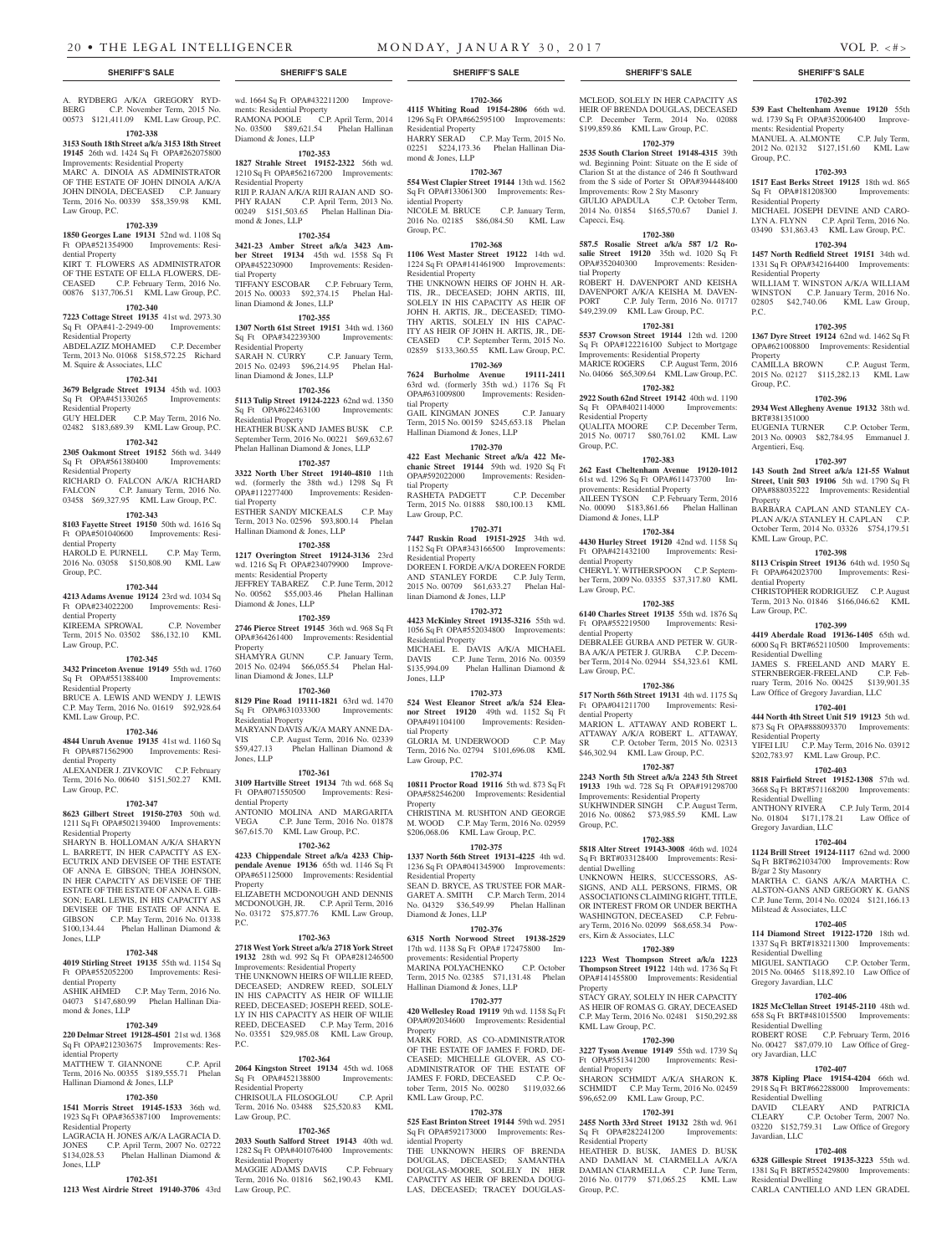### **SHERIFF'S SALE SHERIFF'S SALE SHERIFF'S SALE SHERIFF'S SALE SHERIFF'S SALE**

ments: Commercial Real Estate

Residential Real Estate

Residential Property

Deas Kochalski LLC

dential Real Estate

Eisenberg, P.C.

P. Ebeck, Esq.

Stone

Law Group, P.C.

WILLIAMS, DECEASED C.P. February Term, 2016 No. 02397 \$77,860.85 KML

**1702-423 4707 Frankford Avenue 19124** 23rd wd. 1574.28 Sq Ft BRT#871112250 Improve-

INDRAWATIE PARMESARDIAN AND TARIQ ADHAM C.P. July Term, 2012 No. 02356 \$108,282.24 Stern & Eisenberg, P.C. **1702-424 4622 Rising Sun Avenue 19140** 42nd wd. 1117 Sq Ft BRT#422350500 Improvements:

THE UNKNOWN HEIRS, DEVISEES AND EXECUTORS TO THE ESTATE OF ANA KELLER C.P. June Term, 2016 No. 00241 \$41,914.29 Stern & Eisenberg, P.C. **1702-425 1327 South 29th Street 19146** 36th wd. 1128 Sq Ft OPA#362169300 Improvements:

DARRYL GUNTHER AND JUANITA MO-MENT C.P. January Term, 2013 No. 03627 \$81,256.02 Justin F. Kobeski, Esq.; Manley

**1702-426 916 Cambria Street 19140** 37th wd. 887 Sq Ft BRT#372376000 Improvements: Resi-

LINDA RIVERS AND CHARLES A. RIV-ERS A/K/A CHARLES RIVERS C.P. June Term, 2016 No. 02711 \$32,638.38 Stern &

**1702-428 8020-26 Lowber Street 19150** 50th wd. 13687 Sq Ft (land area); 2880 Sq Ft (improvement area) BRT#502050800 Subject to Mortgage Improvements: Det W/d Gar 2.5 Sty

WILLIAM B. SAUNDERS, JR. C.P. July Term, 2015 No. 02151 \$227,128.72 Keri

**1702-429 3 North Christopher Columbus Boulevard, Unit PL267 19106** 5th wd. 750 Sq Ft (no land area) OPA#888061334 Improvements: Resi-

LOGAN BAUGHN C.P. January Term, 2016 No. 002432 \$18,553.66 Elliot H. Berton, Esq.; Benjamin F. Dill, Esq. **1702-430**

C.P. April Term, 2015 No. 00404 \$95,294.58 Law Office of Gregory Javardian, LLC **1702-409**

## **2811 North 24th Street 19132** 11th wd. 1087

Sq Ft OPA#111441800 Improvements: Residential Property LINDA LEE SOLOMON C.P. March Term, 2016 No. 03378 \$22,838.42 KML Law Group, P.C.

#### **1702-410**

### **4113 Spring Garden Street 19104** 6th wd. 1112 Sq Ft OPA#061037100 Improvements: Residential Property

DRUSILLA GRICE, SOLELY IN HER CA-PACITY AS HEIR OF ALMETA GRICE, DECEASED; SHARON (AZIZAH) GRICE, SOLELY IN HER CAPACITY AS HEIR OF ALMETA GRICE, DECEASED; JOYCE REID, SOLELY IN HER CAPACITY AS HEIR OF ALMETA GRICE, DECEASED C.P. August Term, 2015 No. 03017 \$44,686.28 KML Law Group, P.C.

#### **1702-411**

**110 East Mayland Street a/k/a 110 Mayland Street 19144** 59th wd. 1934 Sq Ft OPA#592123100 Improvements: Residential Property

KALEENA DAVIS C.P. December Term, 2015 No. 01961 \$104,135.65 Justin F. Kobeski, Esq.; Manley Deas Kochalski LLC

### **1702-412**

**9573 James Street, Unit A 19114** 65th wd. BRT#888651461 Improvements: Res Condo 2 Sty Mas+oth

JORGE FAGUNDES C.P. June Term, 2015 No. 00452 \$195,787.49 Milstead & Associates, LLC

#### **1702-413**

**546 East Godfrey Avenue 19120-2121** 35th wd. 1193 Sq Ft BRT#351092300 Improvements: Row B/gar 2 Sty Masonry FRITZNER NARCISSE C.P. May Term, 2013 No. 02402 \$125,515.94 Milstead &

Associates, LLC **1702-414**

Semi/det 2 Sty Masonry

KML Law Group, P.C.

idential Property<br>PAMELA L. WELDON

dential Real Estate

Residential Property

Law Group, P.C.

dential Real Estate

Residential Property

Law Group, P.C.

Residential Property

P.C.

Associates, LLC

**801-803 Hartel Avenue 19111** 63rd wd. 5438 Sq Ft BRT#631222400 Improvements: Det 2 Sty Masonry PATRICK J. KIELY AND LORETTA KIELY

C.P. May Term, 2015 No. 01907 \$294,013.91 Milstead & Associates, LLC

**1702-416 2102 South 64th Street a/k/a 2102 64th Street 19142** 40th wd. 1600 Sq Ft OPA#401175300 Improvements: Residential Property CEDRIC RIVERS AND PAMELA RIVERS C.P. April Term, 2016 No. 03367 \$72,107.36

**1702-417 6615 North Uber Street 19138** 10th wd. 1183 Sq Ft OPA#102022000 Improvements: Res-

PAMELA L. WELDON C.P. June Term, 2012 No. 03822 \$82,551.85 Justin F. Kobeski, Esq.; Manley Deas Kochalski LLC **1702-418 2960 McKinley Street 19149** 62nd wd. 991 Sq Ft BRT#621251500 Improvements: Resi-

GLORIA A. HYDUCK A/K/A GLORIA ANN HYDUCK AND TIMOTHY J. HY-DUCK C.P. February Term, 2016 No. 02977 \$163,929.73 Stern & Eisenberg, P.C. **1702-419 479 Devereaux Avenue 19111** 35th wd. 1220 Sq Ft OPA#353005100 Improvements:

LUIS RAFAEL MARTINEZ C.P. January Term, 2016 No. 02967 \$111,586.41 KML

**1702-420 6926 Grosbeak Place 19142** 40th wd. 1615 Sq Ft BRT#406588500 Improvements: Resi-

EVERLY SHIRER C.P. October Term, 2012 . 02452 \$96,984.41 Stern & Eisenbe

**1702-421 10202 East Keswick Road 19114** 66th wd. 2043 Sq Ft OPA#661058800 Improvements:

ANTHONY COVELLO, JR. C.P. October Term, 2015 No. 00974 \$152,255.27 KML

**1702-422 4670 Mulberry Street 19124** 23rd wd. 2042 Sq Ft OPA#232309800 Improvements:

PATRICIA A. HILL, AS ADMINISTRA-TRIX CTA OF THE ESTATE OF ROBERT

### **1702-415 1930 Berkshire Street 19124-4619** 23rd wd.

1396 Sq Ft BRT#232032300 Improvements: JERMAINE WILLIAMS C.P. May Term, 2016 No. 01822 \$61,645.17 Milstead & **933 East Gorgas Lane 19150** 50th wd. BRT#502418900 GERALDINE DODD C.P. December Term, 2014 No. 02526 \$251,792.51 Michael F.J. Romano, Esq.

dential Condominium Unit

### **1702-431**

**6741 North Smedley Street 19126** 50th wd. BRT#101036800 FRANKLIN D. WASHINGTON AND DELO-RIS M. WASHINGTON C.P. March Term, 2015 No. 00193 \$118,413.22 Michael F.J. Romano, Esq.

### **1702-432**

**68 East Penn Street 19144** 12th wd. BRT#121135200 KIMBERLY T. DANIEL AND LINDSEY J. JOHNSON-DANIEL C.P. November Term, 2014 No. 01001 \$257,397.27 Emmanuel J. Argentieri, Esq.

### **1702-433**

**4219 Stirling Street 19135-3111** 55th wd. 1272.39 Sq Ft BRT#552056700; BRT#144N20-174 Improvements: Residential Dwelling LINDA SHEEHAN, AS ADMINISTRATRIX

OF THE ESTATE OF EDWARD B. SHEE-HAN A/K/A EDWARD B. SHEEHAN, SR., DECEASED C.P. December Term, 2015 No. 01089 \$94,191.76 Powers, Kirn & Associates, LLC

### **1702-434**

**2829 Welsh Road 19152** 57th wd. 1152 Sq Ft OPA#571046600 Improvements: Residential Property

ROBERT REINSEL C.P. January Term, 2016 No. 03174 \$139,498.06 Phelan Hal-

### linan Diamond & Jones, LLP **1702-435**

**1800 68th Avenue 19126-2626** 10th wd. 1780 Sq Ft OPA#101252100 Improvements: Residential Property MARY L. DIGGS C.P. March Term, 2016 No. 02601 \$127,225.54 Phelan Hallinan Diamond & Jones, LLP

### **1702-436**

**4613 Vista Street 19136-3723** 41st wd. 1260 Sq Ft OPA#412214300 Improvements: Residential Property GALYNA YEVDOKIMYVA C.P. April Term, 2016 No. 03432 \$108,564.38 Phelan Hallinan Diamond & Jones, LLP

### **1702-437**

**1934 Elston Street 19138-2703** 10th wd. 892 Sq Ft OPA#101329200 Improvements: Residential Property

GENEVA RANSOM C.P. June Term, 2016 No. 00629 \$97,279.95 Phelan Hallinan Diamond & Jones, LLP

### **1702-438**

**822 Brighton Street 19111-4127** 53rd wd. 1551 Sq Ft OPA#532245800 Improvements: Residential Property GINA FREDERIQUE AND KEVIN COMP-TON C.P. April Term, 2013 No. 04335 \$157,839.77 Phelan Hallinan Diamond & Jones, LLP

### **1702-439**

**605 Robbins Street 19111-5713** 35th wd. 1374 Sq Ft OPA#353030800 Improvements: Residential Property CYNTHIA ZAMICHIELI C.P. January Term, 2016 No. 00944 \$131,388.52 Phelan Hallinan Diamond & Jones, LLP

### **1702-440**

**768 Harshaw Street 19146-1820** 30th wd. 872 Sq Ft OPA#301405400 Improvements: Residential Property YOLANDA HUMAN SUTTON, IN HER CA-PACITY AS ADMINISTRATRIX OF THE ESTATE OF FRED SUTTON; FRED BRAN-DON SUTTON, IN HIS CAPACITY AS HEIR OF THE ESTATE OF FRED SUTTON; UN-KNOWN HEIRS, SUCCESSORS, ASSIGNS, AND ALL PERSONS, FIRMS, OR ASSO-CIATIONS CLAIMING RIGHT, TITLE, OR INTEREST FROM OR UNDER FRED SUT-TON, DECEASED C.P. March Term, 2016 No. 01684 \$263,575.41 Phelan Hallinan Diamond & Jones, LLP

### **1702-441**

**315 West Manheim Street a/k/a 315 Manheim Street 19144-4121** 12th wd. 1056 Sq Ft OPA#123080400 Improvements: Residential **Property** 

EDIE COLEMAN, IN HER CAPACITY AS HEIR OF JAMES COLEMAN A/K/A JAMES G. COLEMAN A/K/A JAMES G. COLEMAN, III, DECEASED; DAVID COLEMAN, IN HIS CAPACITY AS HEIR OF JAMES COLEMAN A/K/A JAMES G. COLEMAN A/K/A JAMES G. COLEMAN, III, DECEASED;UNKNOWN HEIRS, SUCESSORS, ASSIGNS AND ALL PERSON, FIRMS OR ASSOCIATIONS CLAIMING RIGHT, TITLE OR INTEREST FROM OR UNDER JAMES COLEMAN A/K/A JAMES G. COLEMAN A/K/A JAMES G. COLEMAN, III, DECEASED C.P. June Term, 2014 No. 04315 \$139,342.66 Phelan Hallinan Diamond & Jones, LLP

### **1702-442**

**2503 South Alden Street 19143-6119** 40th wd. 845 Sq Ft OPA#402019300 Improvements: Residential Property

BARBARA MCBRIDE, IN HER CAPAC-ITY AS EXECUTRIX OF THE ESTATE OF ROBIN DAVENPORT A/K/A ROBIN R. DAVENPORT; SHERIA JONES, IN HER CAPACITY AS DEVISEE OF THE ESTATE OF ROBIN DAVENPORT A/K/A ROBIN R. DAVENPORT; NAKISHA BOONE A/K/A NAKISHA M. BOONE, IN HER CAPACITY AS DEVISEE OF THE ESTATE OF ROBIN DAVENPORT A/K/A ROBIN R. DAVEN-PORT C.P. February Term, 2016 No. 01841 \$61,337.60 Phelan Hallinan Diamond & Jones, LLP

### **1702-443**

**2419 79th Avenue 19150-1413** 50th wd. (formerly the 42nd wd.) 1532 Sq Ft OPA#501457500 Improvements: Residential Property

BRUCE MICHAEL BAILEY A/K/A BRUCE BAILEY, IN HIS CAPACITY AS ADMINIS-TRATOR AND HEIR OF THE ESTATE OF COURTNEY A. BAILEY A/K/A COURT-NEY BAILEY; MAURICE BAILEY, IN HIS CAPACITY AS HEIR OF THE ESTATE OF COURTNEY A. BAILEY A/K/A COURTNEY BAILEY; SHAWN BAILEY, IN HER CAPAC-ITY AS HEIR OF THE ESTATE OF COURT-NEY A. BAILEY A/K/A COURTNEY BAI-LEY: GARY BAILEY, IN HIS CAPACITY AS HEIR OF THE ESTATE OF COURTNEY A. BAILEY A/K/A COURTNEY BAILEY; PAU-LETTE P. BAILEY, IN HER CAPACITY AS HEIR OF THE ESTATE OF COURTNEY A. BAILEY A/K/A COURTNEY BAILEY; UN-KNOWN HEIRS, SUCCESSORS, ASSIGNS, AND ALL PERSONS, FIRMS, OR ASSOCIA-TIONS CLAIMING RIGHT, TITLE, OR IN-TEREST FROM OR UNDER COURTNEY A. BAILEY, DECEASED C.P. August Term, 2013 No. 01168 \$90,449.70 Phelan Hallinan Diamond & Jones, LLP

### **1702-444**

**2737 North Garnett Street a/k/a 2737 North Garnet Street 19132** 11th wd. 990 Sq Ft OPA#111228000 Improvements: Residential Property

### STACY JACKSON A/K/A STACY A. JACK-SON C.P. February Term, 2016 No. 01482<br>\$11,493.42 Phelan Hallinan Diamond & Phelan Hallinan Diamond & Jones, LLP

### **1702-445**

**6125 Gardenia Street 19144-1016** 59th wd.

1280 Sq Ft OPA#592222200 Improvements: Residential Property UNKNOWN HEIRS, SUCCESSORS, AS-SIGNS, AND ALL PERSONS, FIRMS, OR ASSOCIATIONS CLAIMING RIGHT TITLE, OR INTEREST FROM OR UNDER CHARLIE M. SPANN, DECEASED C.P. October Term, 2015 No. 02026 \$71,538.63 Phelan Hallinan Diamond & Jones, LLP

### **1702-446**

**6214 Shelbourne Street 19111-5634** 35th wd. 1138 Sq Ft OPA#353198100 Improvements: Residential Property MARCUS FULTON C.P. October Term, 2013 No. 01254 \$95,169.12 Phelan Hallinan Diamond & Jones, LLP

### **1702-447**

**4928 Princeton Avenue 19135-2029** 41st wd. 1440 Sq Ft OPA#412052500 Improvements: Residential Property JOSEPH P. DUGAN C.P. April Term, 2016 No. 02347 \$74,806.38 Phelan Hallinan Diamond & Jones, LLP

### **1702-448**

**2634 South Sartain Street 19148-4416** 39th wd. OPA#394220800 Improvements: Residential Property NICHOLAS J. BARNA A/K/A NICHOLAS BARNA AND KELLI M. BARNA C.P. May Term, 2013 No. 00472 \$171,589.44 Phelan Hallinan Diamond & Jones, LLP

## **1702-449**

**248 East Haines Street 19144-5701** 59th wd. 1894 Sq Ft OPA#591155200 Improvements: Residential Property DONNELL COPELAND C.P. January Term, 2015 No. 00702 \$56,505.61 Phelan

## **1702-450**

Hallinan Diamond & Jones, LLP

**3247 Tyson Avenue 19149-2013** 55th wd. 1196 Sq Ft OPA#551342200 Improvements: Residential Property THOMAS G. MAIDA, JR., IN HIS CAPACITY AS HEIR OF THELMA MAIDA A/K/A THEL-MA H. MAIDA, DECEASED; UNKNOWN HEIRS, SUCCESSORS, ASSIGNS, AND ALL PERSONS, FIRMS, OR ASSOCIATIONS CLAIMING RIGHT, TITLE, OR INTEREST FROM OR UNDER THELMA MAIDA A/K/A THELMA H. MAIDA, DECEASED C.P. June Term, 2016 No. 01666 \$130,022.82 Phelan Hallinan Diamond & Jones, LLP

### **1702-451**

**8437 Williams Avenue 19150-1920** 50th wd. (formerly the 42nd wd.) 1141 Sq Ft OPA#502275100 Improvements: Residential Property C.P. May Term, 2012 No.

01444 \$176,806.07 Phelan Hallinan Diamond & Jones, LLP **1702-452**

**605 Edison Avenue B a/k/a 605 Edison Avenue: Unit 605B 19116-1259** 58th wd. 1040 Sq Ft OPA#888581350 Improvements: Residential Property DAVID POLI C.P. March Term, 2016 No.

00809 \$130,854.77 Phelan Hallinan Diamond & Jones, LLP

### **1702-453**

**2235 Brighton Street 19149** 54th wd. 1801 Sq Ft OPA#542102400 Improvements: Residential Property ANGELA RONGIONE AND MICHAEL SP-INGLER C.P. May Term, 2011 No. 01335 \$162,734.08 Meredith H. Wooters, Esq.; Manley Deas Kochalski, LLC

### **1702-454**

**4715 Tampa Street 19120** 42nd wd. 1917 Sq Ft OPA#421583600 Improvements: Residential Property

LUZ RIVERA C.P. February Term, 2016 No. 00541 \$66,345.41 Justin F. Kobeski, Esq.; Manley Deas Kochalski LLC

### **1702-455**

**4211 Tudor Street 19136** 41st wd. 1460 Sq Ft OPA#412138200 Subject to Mortgage Improvements: Residential Property CRAIG R. HECHLER AND JOANNE K. HECHLER C.P. May Term, 2016 No. 00929 \$115,188.82 Meredith H. Wooters, Esq.; Manley Deas Kochalski, LLC

### **1702-456**

**3329 North Mascher Street 19140** 7th wd. 1008 Sq Ft OPA#072052200 Improvements: Residential Property

FRANCISCO SANTIAGO C.P. February Term, 2013 No. 03335 \$45,901.90 Meredith H. Wooters, Esq.; Manley Deas Kochalski, LLC

### **1702-457**

**4769 North 2nd Street 19120** 42nd wd. 840 Sq Ft OPA#422393000 Improvements: Residential Property

CARMELO MATIAS A/K/A CARMELLO MATIAS AND ANA ROSA COLON A/K/A ANNA ROSA COLON C.P. April Term, 2016 No. 01992 \$6,933.24 Meredith H. Wooters, Esq.; Manley Deas Kochalski, LLC

### **1702-458**

**1574 McKinley Street 19149** 54th wd. 1152 Sq Ft OPA#54-1075900 Improvements: Residential Property MICHAEL FEREBEE AND CASSANDRA FEREBEE C.P. April Term, 2013 No. 02881 \$126,468.25 Meredith H. Wooters, Esq.; Manley Deas Kochalski, LLC

### **1702-459**

**5938 North 11th Street 19141** 49th wd. 6720 Sq Ft OPA#493076300 Improvements: Residential Property

MARQUITA MCCARTER C.P. January Term, 2012 No. 00714 \$160,806.59 Meredith H. Wooters, Esq.; Manley Deas Kochalski, LLC

#### **1702-460**

Residential Property

BRT#132228000

Dwelling

Emmanuel J. Argentieri, Esq.

Gregory Javardian, LLC

Residential Dwelling

Residential Dwelling

Residential Property

DeNardo, LLC

dential Property

Residential Property

Residential Property

Shapiro & DeNardo, LLC

DeNardo, LLC

Javardian, LLC

Gregory Javardian, LLC

**7616 Frontenac Street 19111** 56th wd. 3348 Sq Ft OPA#561153800 Improvements: Residential Property

KAREN SHAW AND ERIC P. HANHAUS-ER C.P. March Term, 2016 No. 00741 \$130,149.18 Justin F. Kobeski, Esq.; Manley Deas Kochalski LLC

**1702-461 321 South Camac Street 19107** 5th wd. 1120 Sq Ft OPA#053140500 Subject to Mortgage Improvements: Residential Property CLARK M. MCCUTCHEON C.P. October Term, 2015 No. 02820 \$823,563.60 Justin F. Kobeski, Esq.; Manley Deas Kochalski LLC **1702-462 1312 Narragansett Street 19138** 59th wd. 1260 Sq Ft OPA#591144100 Improvements:

JONATHAN SCOTT C.P. November Term, 2014 No. 01799 \$33,080.73 Justin F. Kobeski, Esq.; Manley Deas Kochalski LLC **1702-463 4457 North 20th Street 19141** 13th wd.

IVN COMMUNICATIONS, LLC C.P. February Term, 2016 No. 00007 \$58,708.87

**1702-464 4147 Gilham Street 19135** 55th wd. 975 Sq Ft BRT#552135800 Improvements: Residential

DEBORAH PEIRCE A/K/A DEBORAH PIERCE C.P. February Term, 2015 No. 01400 \$83,470.51 Udren Law Offices, P.C. **1702-465 2653 South 68th Street 19142-2724** 40th wd. 1112 Sq Ft BRT#406094200 Subject to Mortgage Improvements: Residential Dwelling ANGELA KEENE C.P. February Term, 2016 No. 00863 \$51,518.95 Law Office of

**1702-466 4301 Disston Street 19135-1710** 55th wd. 2580 Sq Ft BRT#552188200 Improvements:

MARIGLEN SPAHIU C.P. December Term, 2013 No. 01109 \$142,049.14 Law Office of

**1702-467 1018 Tyson Avenue 19111-4415** 53rd wd. 1507 Sq Ft BRT#532220400 Improvements:

HENRY RAMOS C.P. July Term, 2013 No. 02505 \$144,508.14 Law Office of Gregory

**1702-468 4018 Magee Street 19135-2523** 55th wd. 2128 Sq Ft OPA#552137300 Improvements:

FATMATTA N. KAMARA C.P. May Term, 2016 No. 00207 \$135,456.64 Shapiro &

**1702-469 1908 Penfield Street 19138** 10th wd. 1106 Sq Ft OPA#101373700 Improvements: Resi-

MARK POWELL SOLELY IN HIS CAPACI-TY AS HEIR OF ESTELLE L. POWELL, DE-CEASED C.P. June Term, 2016 No. 00286 \$152,834.44 KML Law Group, P.C. **1702-470 146-150 West Queen Lane 19144** 12th wd. 3415 Sq Ft OPA#123117210 Improvements:

MICHAEL F. COATES C.P. April Term,

**1702-471 1643 North 61st Street 19151** 34th wd. 1350 Sq Ft OPA#342246200 Improvements:

TRENA T. CLARKE, CO-ADMINISTRA-TRIX OF THE ESTATE OF PATRICIA L. CLARKE, DECEASED; TANYA T. BROWN, CO-ADMINISTRATRIX OF THE ESTATE OF PATRICIA L. CLARKE, DECEASED C.P. January Term, 2016 No. 00189 \$140,162.05

**1702-472 5839 Ludlow Street 19139** 60th wd. 1304 Sq

2015 No. 001265 \$218,963.88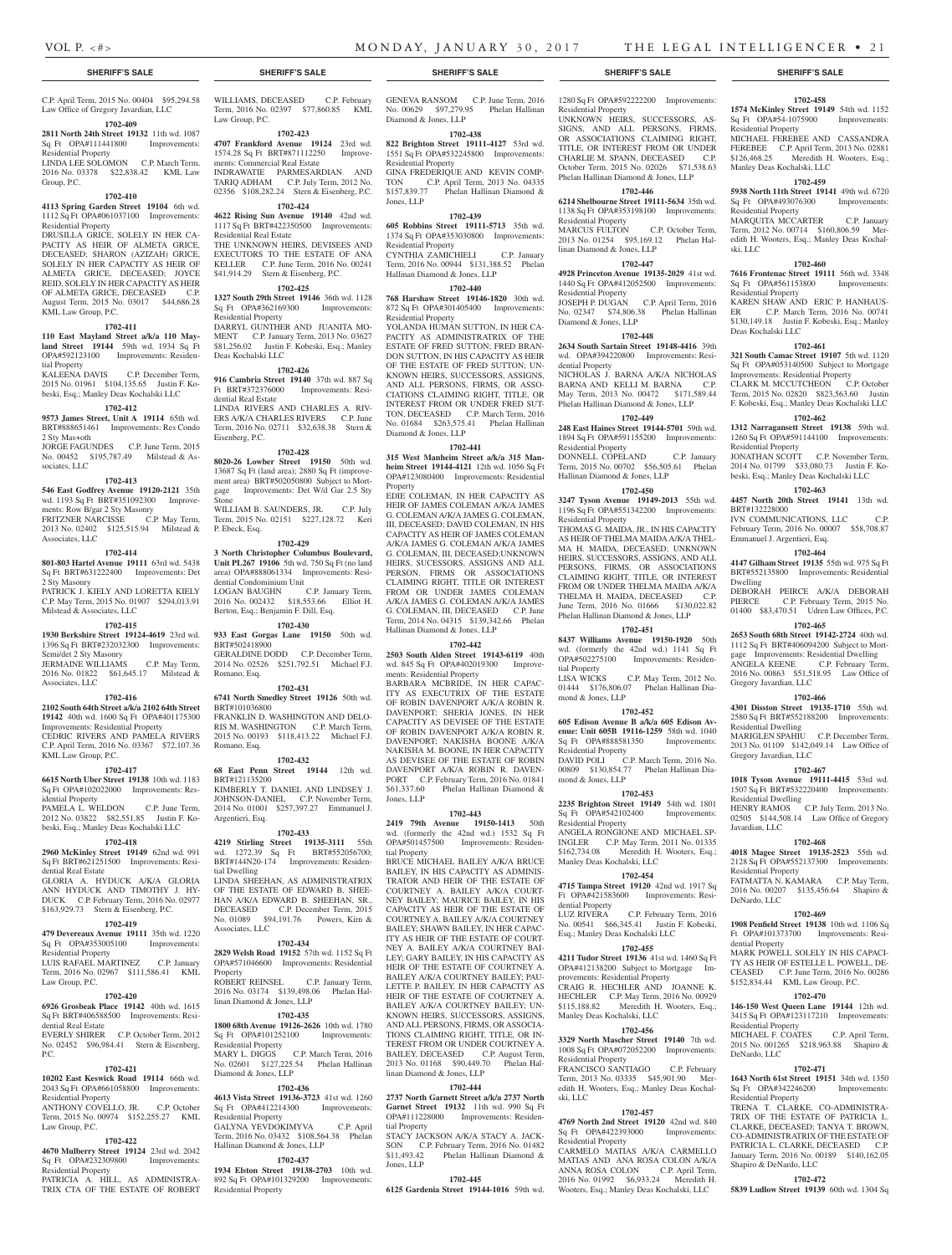dential Property

& DeNardo, LLC

Residential Property

& DeNardo, LLC

dential Dwelling

Udren Law Offices, P.C.

dential Dwelling

dential Dwelling

Law Offices, P.C.

ments: Residential Dwelling

Residential Dwelling

Offices, P.C.

Residential Dwelling

Udren Law Offices, P.C.

OPA#332217900

Offices, P.C.

P.C.

**1702-473 6011 Angora Terrace 19143** 40th wd. 1024 Sq Ft BRT#03-4023800 Subject to Mortgage Improvements: Residential Dwelling ROBIN DICKERSON A/K/A ROBIN R. DICKERSON C.P. February Term, 2016 No. 01398 \$39,645.13 Udren Law Offices,

**1702-474 10162 Ferndale Street 19116** 58th wd. 7500 Sq Ft OPA#582473700 Improvements:

OLUYEMISI OWOLANA C.P. August Term, 2016 No. 03996 \$250,931.85 Shapiro

**1702-475 6737 North 17th Street 19126** 15th wd. 1240 Sq Ft BRT#101047000 Improvements: Resi-

DARYL MCKEEVER, AS KNOWN HEIR AND AS PERSONAL REPRESENTATIVE OF THE ESTATE OF RUTH MCKEEVER A/K/A RUTH D. MCKEEVER; ESTATE OF RUTH MCKEEVER A/K/A RUTH D. MCKEEVER; PAULETTE MCKEEVER, AS KNOWN HEIR OF RUTH MCKEEVER A/K/A RUTH D. MCKEEVER; UNKNOWN HEIRS, SUCCESSORS, ASSIGNS, AND ALL PERSONS, FIRMS, OR ASSOCIATIONS CLAIMING RIGHT, TITLE, OR INTEREST FROM OR UNDER RUTH MCKEEVER<br>A/K/A RUTH D. MCKEEVER C.P. No-A/K/A RUTH D. MCKEEVER vember Term, 2015 No. 03498 \$58,815.43

**1702-476 6023 Summer Street 19139** 34th wd. 828 Sq Ft BRT#34-1027300 Improvements: Resi-

RUTH C. TINDALL C.P. September Term, 2016 No. 01481 \$47,590.89 Udren Law

**1702-477 3429 Cresson Street 19129** 38th wd. 2000 Sq Ft OPA#383118000 Improvements: Resi-

ANTHONY CANCELLIERE A/K/A ANTHO-NY CANCELLIERE, JR. C.P. September Term, 2016 No. 02807 \$94,039.92 Udren

**1702-478 6707 North 11th Street 19126** 61st wd. 13600 Sq Ft BRT#61-127N20-56 Improve-

MICHAEL A. BROWN AND TWANNETTA M. BROWN C.P. March Term, 2016 No. 02602 \$220,415.59 Udren Law Offices, P.C. **1702-479 3463 Princeton Avenue 19149** 55th wd. 1554 Sq Ft BRT#138N15-0410 Improvements:

GLENN MENOW, KNOWN HEIR OF GLENN MENOW A/K/A GLENN R. ME-NOW A/K/A GLENN R. MENOW, SR.; MAR-IAN MENOW, KNOWN HEIR OF GLENN MENOW A/K/A GLENN R. MENOW A/K/A GLENN R. MENOW, SR.; MARIAN C. ME-NOW, INDIVIDUALLY AND AS A KNOWN HEIR OF GLENN MENOW A/K/A GLENN R. MENOW A/K/A GLENN R. MENOW, SR.; RAYMOND MENOW, KNOWN HEIR OF GLENN MENOW A/K/A GLENN R. ME-NOW A/K/A GLENN R. MENOW, SR.; UN-KNOWN HEIRS, SUCCESSORS, ASSIGNS, AND ALL PERSONS, FIRMS, OR ASSO-CIATIONS CLAIMING RIGHT, TITLE, OR INTEREST FROM OR UNDER GLENN MENOW A/K/A GLENN R. MENOW A/K/A<br>GLENN R. MENOW, SR. C.P. May Term, GLENN R. MENOW, SR. C.P. May Term, 2016 No. 03903 \$223,275.26 Udren Law

**1702-480 3023 West Dauphin Street 19132** 28th wd. 1360 Sq Ft BRT#282299900 Improvements:

AARON HORTON, AS KNOWN HEIR OF EDWARD RICHARDSON AND IN HIS CA-PACITY AS ADMINISTRATOR OF THE ESTATE OF EDWARD RICHARDSON; DONALD RICHARDSON, KNOWN HEIR OF EDWARD RICHARDSON; THE ESTATE OF EDWARD RICHARDSON C/O AARON HORTON, ADMINISTRATOR; UNKNOWN HEIRS, SUCCESSORS, ASSIGNS, AND ALL PERSONS, FIRMS, OR ASSOCIATIONS CLAIMING RIGHT, TITLE, OR INTEREST FROM OR UNDER EDWARD RICHARD-SON, LAST RECORD OWNER C.P. August Term, 2013 No. 03164 \$61,382.32

**1702-481 3933 Elsinore Street 19124** 33rd wd. On the Southeasterly Side of Elsinore St; 271 ft Northeastwardly from the Northeasterly side of Pike St; Front: 16'4" Depth: 57'6" P.C.

ski, LLC

P.C.

Dwelling

Associates, LLC

dential Property

Residential Dwelling

& Associates, LLC

dential Property<br>VERONICA WARD

Group, P.C.

dential Dwelling

area) BRT#091218840

off, Esq.; Weir & Partners, LLP

fices, P.C.

Masonry

sonry

Nalbandian, III

& Eisenberg, P.C.

dential Property

No. 01203 \$115,816.90 KML Law Group,

**1702-496 1436 North Vodges Street a/k/a 1436 North Vogdes Street 19131** 4th wd. 932 Sq Ft OPA#041323800 Subject to Mortgage Im-

MILTON V. VAUGHAN, JR. (DECEASED) AND DEBORAH M. VAUGHAN A/K/A DEBORAH VALENTINE C.P. January Term, 2016 No. 01232 \$65,943.20 Meredith H. Wooters, Esq.; Manley Deas Kochal-

**1702-497 1112 Kenwyn Street 19124** 23rd wd. 2750 Sq Ft OPA#234172200 Improvements: Resi-

WILLIAM BRANCH C.P. April Term, 2016 No. 02798 \$167,903.77 KML Law Group,

**1702-498 909 Afton Street 19111** 63rd wd. (formerly part of the 56th wd.) 3529 Sq Ft BRT#631194700 Improvements: Residential

JOSEPH N. TERREY C.P. April Term, 2015 No. 01105 \$213,074.03 Powers, Kirn &

**1702-499 616 Burnham Road 19119** 22nd wd. 3140 Sq Ft OPA#223070500 Improvements: Resi-

LORRAINE MASON AND JOHN W. MA-SON C.P. September Term, 2013 No. 00876 \$596,303.99 KML Law Group, P.C. **1702-500 5009 Ogden Street 19139-1642** 44th wd. 1100 Sq Ft BRT#442023000 Improvements:

THOMAS E. MURPHY C.P. October Term, 2013 No. 01022 \$62,049.69 Powers, Kirn

**1702-501 3657 Old York Road 19140** 43rd wd. 1688 Sq

2012 No. 02289 \$150,947.97 KML Law

**1702-502 2134 Unruh Street 19149-2315** 54th wd. 2300.1 Sq Ft BRT#54-1149700; PRCL#132 N 16-190 Improvements: Residential Dwelling ILHAM SGHYAR AND TOURIA ELKAEID C.P. July Term, 2014 No. 02533 \$177,313.01

**1702-503 5417 Gainor Road 19131** 52nd wd. 3125 Sq Ft BRT#52-2-1060-00 Improvements: Resi-

TERRI PAULHILL C.P. May Term, 2016 No. 01327 \$196,878.81 Udren Law Of-

**1702-504**

MATTHEW B. STUDNER AND WENDY A. STUDNER C.P. February Term, 2016 No. 1460 \$795,040.13 Walter Weir, Jr., Esq.; Susan Verbonitz, Esq.; Jennifer Hiller Nimer-

**1702-505 604 Walnut Lane 19128-1712** 21st wd. Beginning Point: At a point on the Northwesterly side of Walnut Ln (70 ft wide) measured N 62 degrees 42 minutes 14 seconds E along the said Northwesterly side of Walnut Ln OPA#213085815 Improvements: Row 2 Sty

KAREN M. BROWNE C.P. April Term, 2015 No. 01721 \$398,200.86 Richard J.

**1702-506 190 West Lehigh Avenue 19133** 19th wd. 1350 Sq Ft OPA#871102250 Subject to Mortgage Improvements: Str/off+apt 3 Sty Ma-

LOVELL A. BRONSON-DAVIS, III C.P. November Term, 2015 No. 004142 \$313,942.58 Jennifer D. Gould, Esq.; Stark & Stark, P.C. **1702-507 2228 West Indiana Avenue 19132** 11th wd. 1005 Sq Ft BRT#11-1071000 Subject to Mortgage Improvements: Residential Dwelling MARY L. MCBRIDE A/K/A MARY LEE MC-BRIDE C.P. May Term, 2016 No. 03905 \$59,496.24 Udren Law Offices, P.C. **1702-508 4921 Castor Avenue 19124** 23rd wd. 4531 Sq

Term, 2015 No. 02042 \$174,146.61 Stern

Powers, Kirn & Associates, LLC

Improvements: Resi-

C.P. December Term,

provements: Residential Property

### **SHERIFF'S SALE SHERIFF'S SALE SHERIFF'S SALE SHERIFF'S SALE SHERIFF'S SALE**

**1702-509 4426 Marple Street 19136** 65th wd. 1147 Sq Ft BRT#651094100 Improvements: Resi-

STACEY A. ANDERSON A/K/A STACEY ANNE ANDERSON C.P. June Term, 2016 No. 00117 \$123,582.69 Stern & Eisenberg,

**1702-510 321 South 46th Street 19143** 60th wd. 2100 Sq Ft BRT#461165800 Improvements: Resi-

GORDANA KOSTICH C.P. June Term, 2008 No. 03959 \$715,599.11 Stern &

**1702-511 2244 South Hemberger Street 19145** 48th wd. BRT#482243100 Improvements: Resi-

VIOLET GARNETT C.P. January Term, 2015 No. 00662 \$105,643.91 Stern &

**1702-512 2533 South Sheridan Street 19148** 39th wd. 900 Sq Ft BRT#393149000 Improvements:

LIDIA RICCOBENE, ADMINISTRATRIX OF THE ESTATE OF ROCCO A. MANIS-CALCO, DECEASED; NADINE M. RICCO-BENE, ADMINISTRATRIX OF THE ESTATE OF ROCCO A. MANISCALCO, DECEASED C.P. July Term, 2015 No. 00209 \$107,754.23

**1702-513 354 West Duval Street 19144** 59th wd. 3971 Sq Ft BRT#593110900 Improvements: Resi-

OLIVIA K. MYERS C.P. March Term, 2016 No. 03426 \$187,758.26 Martha E. Von Rosenstiel, Esq.; Heather Riloff, Esq.; Jeniece

**1702-514 8436 Temple Road 19150** 50th wd. 1620 Sq Ft BRT#501079600 Improvements: Resi-

BARBARA JONES, KNOWN HEIR OF EU-NICE HARMON A/K/A W. EUNICE HAR-MON; UNKNOWN HEIRS, SUCCESSORS, ASSIGNS, AND ALL PERSONS, FIRMS, OR ASSOCIATIONS CLAIMING RIGHT, TITLE, OR INTEREST FROM OR UNDER EUNICE HARMON A/K/A W. EUNICE HARMON C.P. April Term, 2016 No. 02214 \$79,600.64 Udren Law Offices,

**1702-515 227 Sparks Street 19120** 61st wd. 1050 Sq Ft BRT#611263700 Improvements: Residential

MIRIELLE CHARLES C.P. August Term, 2016 No. 04301 \$77,926.64 Martha E. Von Rosenstiel, Esq.; Heather Riloff, Esq.; Jeniece

**1702-516 4559 Oakmont Street 19136** 65th wd. 1136 Sq Ft BRT#651082700 Improvements: Resi-

No. 00497 \$74,133.09 Martha E. Von Rosenstiel, Esq.; Heather Riloff, Esq.; Jeniece

**1702-517 5648 Belmar Terrace 19143** 51st wd. 992 Sq Ft BRT#51-4106200 Improvements: Resi-

GENINE CASE A/K/A GENINE D. CASE C.P. June Term, 2016 No. 02927 \$57,680.57

**1702-519 2524 Marston Street 19132** 28th wd. 1260 Sq Ft OPA#281089700 Improvements: Resi-

HENRY M. WEST, ADMINISTRATOR OF THE ESTATE OF HENRY DAVIS, JR., DE-CEASED C.P. October Term, 2015 No. 02304 \$58,090.48 Shapiro & DeNardo,

**1702-520 1611 Chelten Avenue 19124** 17th wd. 1224 Sq Ft BRT#17-1334500 Improvements:

UNKNOWN HEIRS, SUCCESSORS, AS-SIGNS, AND ALL PERSONS, FIRMS, OR ASSOCIATIONS CLAIMING RIGHT, TITLE, OR INTEREST FROM OR UNDER SYLVIA L. COBB, SYLVIA L. LEWIS, TRUSTEE A/K/A SYLVIA L. COBB, TRUST-EE; YVONNE LEWIS A/K/A YVONNE PIERCE, RECORD OWNER AND KNOWN HEIR OF SYLVIA L. COBB, SYLVIA L. LEWIS, TRUSTEE A/K/A SYLVIA L. COBB, TRUSTEE C.P. February Term, 2016 No. 03120 \$86,805.19 Udren Law Offices, P.C. **1702-521 5607 North Park Avenue a/k/a 5607 Park Avenue 19141** 49th wd. 2368 Sq Ft OPA#493225800 Improvements: Residen-

BRODERICK E. JONES C.P. June Term,

C.P. July Term, 2016

dential Real Estate

dential Real Estate

Eisenberg, P.C.

dential Real Estate

Residential Dwelling

dential Dwelling

D. Davis, Esq.

dential Dwelling

P.C.

Dwelling

D. Davis, Esq.

dential Dwelling<br>FENGBO ZHANG

D. Davis, Esq.

dential Dwelling

dential Property

Residential Dwelling

tial Property

LLC

Udren Law Offices, P.C.

Powers, Kirn & Associates, LLC

Eisenberg, P.C.

P.C.

2016 No. 01614 \$70,965.99 KML Law Group, P.C.

#### **1702-522**

**4845 North 15th Street 19141** 13th wd. 1259 Sq Ft BRT#132050200 Improvements: Residential Dwelling

CURTIS MICKEALS, KNOWN HEIR OF SU-SAN EMMA MICKEL; UNKNOWN HEIRS, SUCCESSORS, ASSIGNS, AND ALL PER-SONS, FIRMS, OR ASSOCIATIONS CLAIM-ING RIGHT, TITLE, OR INTEREST FROM OR UNDER SUSAN EMMA MICKEL C.P. November Term, 2015 No. 02056 \$66,370.76 Udren Law Offices, P.C.

### **1702-523**

**543 North Paxon Street a/k/a 543 Paxon Street 19131** 44th wd. 729 Sq Ft OPA#442257100 Improvements: Residential Property

ANDERSON BRIGGS THOMAS, SOLELY IN HIS CAPACITY AS HEIR OF HUIE R. HAMPTON, DECEASED; CARRIE LEE BRIGGS, SOLELY IN HER CAPACITY AS HEIR OF HUIE R. HAMPTON, DECEASED; ETHEL PARKER, SOLELY IN HER CAPAC-ITY AS HEIR OF HUIE R. HAMPTON, DE-CEASED; FRANKLIN BRIGGS, SOLELY IN HIS CAPACITY AS HEIR OF HUIE R. HAMPTON, DECEASED; MILLIE FRANK, SOLELY IN HER CAPACITY AS HEIR OF HUIE R. HAMPTON, DECEASED; WIL-LENE SHANNON, SOLELY IN HER CA-PACITY AS HEIR OF HUIE R. HAMPTON, DECEASED; ELIJAH BRIGGS, SOLELY IN HIS CAPACITY AS HEIR OF HUIE R. HAMPTON, DECEASED; THE UN-KNOWN HEIRS OF HUIE R. HAMPTON, DECEASED; LORETTA FULTON, SOLELY IN HER CAPACITY AS HEIR OF HUIE R. HAMPTON, DECEASED C.P. June Term, 2016 No. 00806 \$51,489.52 KML Law Group, P.C.

### **1702-524**

**3945 K Street 19124** 33rd wd. 1134 Sq Ft OPA#332323000 Improvements: Residential Property SUSANA PACHECO C.P. June Term, 2016

No. 00004 \$72,849.34 KML Law Group, P.C.

## **1702-525**

**906 South 57th Street 19143** 46th wd. 1256 Sq Ft OPA#463252500 Improvements: Residential Property

DEBORAH A. RUSTIN, INDIVIDUALLY AND IN HER CAPACITY AS HEIR OF DE-LORES A. INNACONE, DECEASED; DON-NA INNACONE, SOLELY IN HER CAPAC-ITY AS HEIR OF DELORES A. INNACONE, DECEASED C.P. February Term, 2015 No. 00684 \$39,126.29 KML Law Group, P.C.

### **1702-526**

**722 East Westmoreland Street 19134** 31st wd. 748 Sq Ft OPA#331095400 Improvements: Residential Property

LONNIE H. SPEARMAN, JR. C.P. September Term, 2014 No. 03008 \$74,317.72 KML Law Group, P.C.

## **1702-527**

**5103 Brown Street 19139** 44th wd. 1350 Sq Ft OPA#441278600 Improvements: Residential Property

SHIRL I. WILLIAMS C.P. April Term, 2015 No. 02816 \$39,856.55 Shapiro & DeNardo, LLC

### **1702-528**

**2316 North Hancock Street a/k/a 2316 Hancock Street 19133** 19th wd. 843 Sq Ft OPA#191095500 Improvements: Residential Property GAIL SHAMBERGER C.P. June Term,

2016 No. 00364 \$64,078.31 KML Law Group, P.C.

### **1702-529**

**5208-5210 Baltimore Avenue 19143-3240**  51st wd. OPA#882925226 (5208 Baltimore Ave); OPA#882925231 Improvements: Two One Story Commercial Buildings

KINGSLEY WRIGHT C.P. December Term, 2015 No. 2751 \$124,325.32 Wendell K. Grimes, Esq.

## **1702-530**

**6061 Callowhill Street 19151** 34th wd. 2450 Sq Ft OPA#341049300 Improvements: Residential Property

STACEY L. TAYLOR, AS ADMINISTRA-TOR OF THE ESTATE OF QUINNTOYIA K. TAYLOR, DECEASED C.P. August Term, 2015 No. 04008 \$33,140.21 KML Law Group, P.C.

### **1702-531**

**1845 East Albert Street 19125** 31st wd. 748<br>Sq Ft OPA#314205800 Improvements: Sq Ft OPA#314205800 Improvements: Residential Property NEHA MISTRY C.P. June Term, 2016 No.

### 00367 \$53,446.91 KML Law Group, P.C. **1702-532**

**4036 Lawndale Street 19124** 33rd wd. 896 Sq Ft OPA#332259200 Improvements: Residential Property

Ft OPA#604146400 Improvements: Resi-TAMMI N. WASHINGTON C.P. March Term, 2014 No. 4487 \$75,705.16 Shapiro 2012 No. 02743 \$57,763.92 Lois M. Vitti, Esq. **1702-482**

1330 Sq Ft BRT#17-1-2682-00 Improvements: Residential Dwelling 2016 No. 02795 \$92,374.18 Udren Law Offices, P.C.

### **1702-483**

2 Sty Masonry; 1504 Sq Ft BRT#642118900 Improvements: Residential Dwelling LAURA A. KELLY AND JOSEPH C. KELLY,<br>JR. C.P. January Term. 2016 No. 01722 C.P. January Term, 2016 No. 01722 \$175,133.74 McCabe, Weisberg & Conway, P.C.

Semi/Det 3 Sty Masonry; 2380 Sq Ft BRT#234237700 Improvements: Residential Dwelling STANLEY A. PELLI, EXECUTOR OF THE ESTATE OF ANNA KRUCYLAK C.P. March Term, 2016 No. 00479 \$134,476.90 McCabe, Weisberg & Conway, P.C.

#### **1702-485**

wd. Row W/Gar 2.5 Sty Masonry; 1526 Sq Ft BRT#301058527 Improvements: Residential Dwelling DARYL LAWTON AND CHARLENE FAL-

McCabe, Weisberg & Conway, P.C. **1702-486**

3 Sty Masonry; 2442 Sq Ft BRT#212296040 Improvements: Residential Dwelling

Ft OPA#871579180 Subject to Mortgage Improvements: S/d Off/str 2 Sty Masonry AIMAN M. ELGAZZAR AND MADELINE ELGAZZAR C.P. August Term, 2015 No. 00498 \$64,067.91 Scott M. Klein, Esq.

### **1702-488**

**1536 East Walnut Lane 19138** 10th wd. Row B/Gar 2 Sty Masonry; 1188 Sq Ft BRT#102150100 Improvements: Residential Dwelling LENORA BULLARD C.P. February Term,

berg & Conway, P.C. **1702-489**

Residential Property JANIE FROST C.P. December Term, 2012 No. 00307 \$230,326.76 Meredith H. Woot-

## ers, Esq.; Manley Deas Kochalski, LLC

**4631 Melrose Street 19137** 45th wd. 2000 Sq Ft OPA#453446900 Improvements: Residential Property ELIZABETH M. MILLER C.P. November

Term, 2015 No. 03395 \$135,409.38 KML Law Group, P.C.

**1010 Race Street 19107** 5th wd. 695 Sq Ft OPA#88-8071680 Improvements: Residential Property SERGE HYCHKO C.P. March Term, 2015 No. 03941 \$206,352.13 Meredith H. Wooters, Esq.; Manley Deas Kochalski, LLC

P.C.

**9570 State Road 41B 19114** 65th wd. 1056 Sq Ft OPA#888651247 Improvements: Residential Property ERIC J. WILLIAMS C.P. March Term, 2016 No. 03096 \$128,545.23 KML Law Group,

**1702-493 1103 Faulkrod Street a/k/a 1103 Foulkrod Street 19124** 23rd wd. 2113 Sq Ft OPA#234099100 Improvements: Residential Property

CHARLES SMITH AND MICHELE SMITH C.P. September Term, 2016 No. 01142 \$110,312.65 KML Law Group, P.C.

### **1702-494**

**2524 North 29th Street 19132** 28th wd. 1302 Sq Ft OPA#282009100 Improvements: Residential Property YVETTE JOHNSON C.P. May Term, 2016

No. 01782 \$71,747.85 Meredith H. Wooters, Esq.; Manley Deas Kochalski, LLC Ft BRT#234192500 Improvements: Residential Real Estate DOROTHY A. NAZELEY C.P. March

### **1702-495**

**6226 Larchwood Avenue 19143** 3rd wd. 1074

QUETSY RODRIGUEZ C.P. June Term, Sq Ft OPA#032102900 Improvements: Residential Property JESSICA ST. JOHN C.P. April Term, 2016

## **1426 West Sparks Street 19141** 17th wd.

MARCIANA J. BURRESS C.P. May Term,

## **3505 Aldine Street 19136** 64th wd. Row B/Gar

### **1702-484**

**4721 Oakland Street 19124** 23rd wd.

**1726 Bainbridge Street, Unit A 19146** 30th

CONE A/K/A CHARLENE FALCON A/K/A<br>CHARLENE M. HARTENSTINE C.P. CHARLENE M. HARTENSTINE March Term, 2014 No. 00759 \$189,655.36

**225 Delmar Street 19128** 21st wd. S/D W/Gar

RONALD P. IMMESBERGER, EXECUTOR OF THE ESTATE OF JEAN IMMESBERG-ER, DECEASED MORTGAGOR AND REAL OWNER C.P. June Term, 2011 No. 02097 \$349,158.50 McCabe, Weisberg & Conway, P.C.

### **1702-487**

**4430 Unruh Avenue 19135** 55th wd. 1496 Sq

2016 No. 01687 \$97,903.82 McCabe, Weis-

**2609 South 11th Street 19148** 39th wd. 1120 Sq Ft OPA#394186000 Improvements:

> **8840 Norwood Avenue 19118** 9th wd. 20299 Sq Ft (land area); 5325 Sq Ft (improvement

### **1702-490**

### **1702-491**

### **1702-492**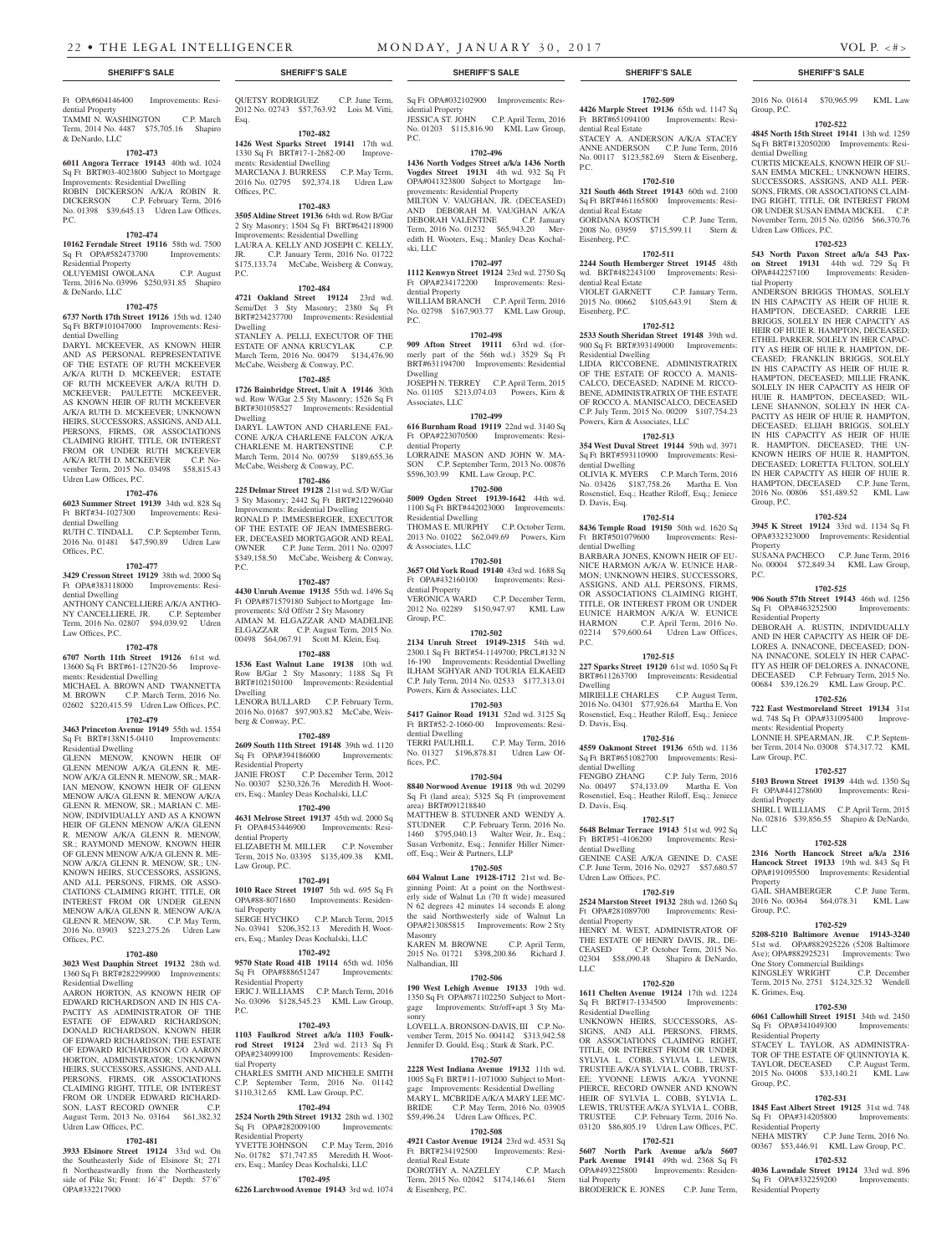### **SHERIFF'S SALE SHERIFF'S SALE SHERIFF'S SALE SHERIFF'S SALE SHERIFF'S SALE**

### THE UNKNOWN HEIRS OF ALICE A. WIT-TMER, DECEASED C.P. June Term, 2016 No. 01590 \$50,755.44 KML Law Group, P.C.

### **1702-533**

**2070 East Allegheny Avenue 19134-3824**  25th wd. 1040 Sq Ft BRT#252308200 Improvements: Residential Real Estate

ANNAMARIA FOGLIA C.P. March Term, 2015 No. 03451 \$64,071.36 Stern & Eisenberg, P.C.

### **1702-534**

**3452 Princeton Avenue 19149-1622** 55th wd. 1760 Sq Ft BRT#551389400 Improvements: Residential Real Estate JOHN F. FENNINGHAM C.P. June Term,

2016 No. 03576 \$114,321.12 Stern & Eisenberg, P.C. **1702-535 124 East Allegheny Avenue 19134-2207** 33rd

wd. 1380 Sq Ft BRT#07-1-2989-00 Improvements: Residential Dwelling MAXIMO A. MARTE C.P. April Term, 2016 No. 01614 \$68,902.58 Powers, Kirn & Associates, LLC

### **1702-536**

**561 Martin Street 19128-1620** 21st wd. 3152.04 Sq Ft BRT#213179400; PRCL#94 N 16-202 Improvements: Residential Dwelling JENNIFER D. POWERS, AS ADMINIS-TRATRIX OF THE ESTATE OF DUANE I. LARGE, DECEASED C.P. June Term, 2015 No. 00794 \$170,442.98 Powers, Kirn & Associates, LLC

#### **1702-537**

**5414 Vine Street 19139** 4th wd. 2875 Sq Ft BRT#04-1-0303-00 Improvements: Residential Dwelling

LOTTIE MAE SEGARS C.P. June Term, 2016 No. 01371 \$98,766.10 Udren Law Offices, P.C.

#### **1702-538**

**7143 Rutland Street 19149** 54th wd. 1130 Sq Ft OPA#542178600 Improvements: Residential Property JEROME SACKOR AND NAOMI C. SACK-

OR C.P. December Term, 2012 No. 00134 \$97,775.35 Meredith H. Wooters, Esq.; Manley Deas Kochalski, LLC

### **1702-539**

**5917 Chancellor Street 19139** 3rd wd. Apt 2-4 Unts 2 Sty Mason; 1832 Sq Ft BRT#031073300 Improvements: Residential Dwelling

BIANCA R. WHITE C.P. March Term, 2016 No. 02626 \$99,354.96 McCabe, Weisberg & Conway, P.C.

#### **1702-540**

**4548 Loring Street 19136-4018** 41st wd. 1072 Sq Ft OPA#412174200 Improvements: Residential Property ANDREA M. DIFAZIO A/K/A ANDREA M.

DEFAZIO C.P. May Term, 2016 No. 03270<br>\$99,574.60 Phelan Hallinan Diamond & Phelan Hallinan Diamond & Jones, LLP

## **1702-541**

**2114 Shields Street 19142** 40th wd. 812 Sq Ft OPA#403039300 Improvements: Residential Property

CHRISTINA HARRIS A/K/A CHRISTINA C. BLADEN C.P. January Term, 2016 No. 02806 \$48,928.06 Shapiro & DeNardo, LLC

#### **1702-542**

**2632 South 66th Street 19142-2702** 40th wd. 1012 Sq Ft OPA#406020900 Improvements: Residential Property

KIMBERLY MACKASON C.P. April Term, 2015 No. 01612 \$66,532.43 Phelan Hallinan Diamond & Jones, LLP

### **1702-544**

**735 East Locust Avenue a/k/a 735 Locust Avenue 19144-1311** 12th wd. 1150 Sq Ft OPA#122074000 Improvements: Residential Property

DEOTHIA STUART C.P. August Term, 2015 No. 01164 \$82,576.86 Phelan Hallinan Diamond & Jones, LLP

### **1702-545**

**3428 North 22nd Street 19140-4720** 11th wd. 1608 Sq Ft OPA#112311300 Improvements: Residential Property

SUSAN E. HOLMES A/K/A SUSAN<br>HOLMES C.P. June Term. 2016 No. 00357 HOLMES C.P. June Term, 2016 No. 00357<br>\$84,524.95 Phelan Hallinan Diamond & Phelan Hallinan Diamond & Jones, LLP

### **1702-546**

**6013 Walnut Street 19139** 3rd wd. 1710 Sq Ft OPA#03-1-0573-00 Improvements: Residential Property

KENNETH J. BARNES AND SADIE PEREZ C.P. May Term, 2016 No. 03677 \$55,769.61 Kristine M. Anthou, Esq.

### **1702-547**

**8030 Ditman Street Unit 27E 19136** 65th wd. 0 Square Feet (Condo) OPA#888650927 Improvements: Residential Dwelling

HARRY R. KENNY A/K/A H. RYAN KENNY C.P. May Term, 2016 No. 01118 \$59,186.87 Joseph R. Loverdi, Esq.

### **1702-549**

**3285 Morrell Avenue 19114** 66th wd. 2005<br>
Sq Ft OPA#66-1134100 Improvements: Sq Ft OPA#66-1134100 Residential Property JOSEPH F. SCHIANO, III AND LEIGH J. SCHIANO C.P. September Term, 2013 No. 00025 \$199,582.65 Meredith H. Wooters, Esq.; Manley Deas Kochalski, LLC

### **1702-550**

**2955 North 26th Street 19132-1202** 38th wd. 1280 Sq Ft OPA#381142800 Improvements: Residential Property WILLIE MORRIS A/K/A WILLIE T. MOR-RIS C.P. September Term, 2015 No. 01399<br>\$35,332.47 Phelan Hallinan Diamond &  $\sum_{k=1}^{\infty}$  Phelan Hallinan Diamond & Jones, LLP

### **1702-551**

**503 South 55th Street 19143** 46th wd. 1472 Sq Ft OPA#463186200 Improvements: Residential Dwelling ANTOINETTE M. EDWARDS C.P. February Term, 2016 No. 03448 \$55,636.65 Joseph R. Loverdi, Esq.

### **1702-552**

**1101 North 41st Street 19104** 6th wd. 1800 Sq Ft BRT#88-1-8220-00 Improvements: 5 Unit Apartment Building ALICE PROPERTIES, LP C.P. June Term, 2016 No. 01412 \$168,831.15 Janet L. Gold,

### **1702-553**

Esq.

**3810 Mechanicsville Road 19154** 66th wd. 2196 Sq Ft OPA#663059475 Improvements: Residential Property EDWARD A. DISCOUNT C.P. May Term, 2016 No. 04117 \$120,913.02 Shapiro & DeNardo, LLC

### **1702-554**

**439 Roselyn Street 19120** 61st wd. 1200 Sq Ft OPA#612184300 Subject to Mortgage Improvements: Residential Property WILLIAM L. MCDONALD AND TERRI L. MCDONALD C.P. August Term, 2016 No. 03995 \$10,124.40 plus interest in the amount of \$161.70 from 8/27/16 Samantha J. Koopman, Esq.

### **1702-555**

**5602 North Sydenham Street 19141-2320**  17th wd. 1446 Sq Ft OPA#172102700 Improvements: Residential Property<br>OCTAVIA DANIELSON C.P. January OCTAVIA DANIELSON C.P. January Term, 2014 No. 00576 \$127,395.49 Phelan Hallinan Diamond & Jones, LLP

### **1702-556**

**1619 Solly Avenue 19152** 56th wd. (Land) 4185.46 Sq Ft; (improvements) 2240 Sq Ft  $BRT#562072700$  Subject to Mortgage provements: Residential Dwelling; 2-4 Units, 2 Story ELENA SKLYAR C.P. September Term, 2011 No. 1612 \$49,760.34 Dana S. Plon, Esq.

### **1702-557**

**2340 South Franklin Street 19148-3821** 39th

wd. 1000 Sq Ft OPA#393226700 Improvements: Residential Property MELINDA BROWN C.P. March Term, MELINDA BROWN C.P. March Term,<br>2015 No. 01930 \$69,420.61 Phelan Hallinan Diamond & Jones, LLP

#### **1702-558**

**5046 Franklin Street a/k/a 5046 North Franklin Street 19120** 49th wd. 1053 Sq Ft OPA#491244900 Improvements: Residential Property DARCIA WEST A/K/A DARCIA E. WEST C.P. September Term, 2016 No. 01830<br>\$71,961.13 Phelan Hallinan Diamond & Phelan Hallinan Diamond & Jones, LLP

### **1702-559**

**1701 North 59th Street 19151-3906** 4th wd. 1408 Sq Ft OPA#043308500 Improvements: Residential Property

RONALD BRINSON, JR. C.P. September Term, 2014 No. 00407 \$76,586.38 Phelan Hallinan Diamond & Jones, LLP

### **1702-560**

**3850 Woodhaven Road, Apt 505 19154-2751**  88th wd. 1133 Sq Ft OPA#888660299 Improvements: Residential Property OYCE D. ROGERS C.P. Ma No. 02752 \$141,153.24 Phelan Hallinan Diamond & Jones, LLP

### **1702-561**

**47 East Durham Street 19119-1821** 22nd wd. 1144 Sq Ft OPA#222160900 Improvements: Residential Property ALTON KENAN C.P. August Term, 2015 No. 04074 \$137,498.92 Phelan Hallinan Diamond & Jones, LLP

### **1702-562**

**7537 Malvern Avenue 19151-2815** 34th wd. 1120 Sq Ft OPA#343171700 Improvements: Residential Property KENYA A. LAWHORN A/K/A KENYA

LAWHORN C.P. May Term, 2016 No. 03573 \$55,213.74 Phelan Hallinan Diamond & Jones, LLP

### **1702-563**

**312 Mifflin Street 19148-1821** 39th wd. 1100<br>Sq Ft OPA#392000800 Improvements: Sq Ft OPA#392000800 Residential Property LISA ANN CIASTON, KNOWN HEIR OF MICHAEL BURKE, DECEASED MORT-GAGOR AND REAL OWNER; UNKNOWN HEIRS, SUCCESSORS, ASSIGNS, AND ALL PERSONS, FIRMS, OR ASSOCIATIONS CLAIMING RIGHT, TITLE, OR INTEREST FROM OR UNDER MICHAEL BURKE, DECEASED MORTGAGOR AND REAL OWNER C.P. June Term, 2012 No. 03168<br>\$64,259.89 Phelan Hallinan Diamond & Phelan Hallinan Diamond & Jones, LLP

### **1702-564**

**1739 North 53rd Street 19131-3602** 52nd wd. 1132 Sq Ft OPA#521331500 Improvements: Residential Property JOSEPH MOORE, IN HIS CAPACITY AS HEIR OF CLARISSA MOORE, DE-CEASED; MELINDA MOORE, IN HER CA-PACITY AS HEIR OF CLARISSA MOORE, DECEASED; FREDRICKA MOORE, IN HER CAPACITY AS HEIR OF CLARISSA MOORE, DECEASED; JAMES MOORE, IN HIS CAPACITY AS HEIR OF CLARISSA MOORE, DECEASED; PATRICIA MOORE, IN HER CAPACITY AS HEIR OF RONALD MOORE, DECEASED; KATRINA FLOYD, IN HER CAPACITY AS HEIR OF RON-ALD MOORE, DECEASED; UNKNOWN HEIRS, SUCCESSORS, ASSIGNS, AND ALL PERSONS, FIRMS, OR ASSOCIA-TIONS CLAIMING RIGHT, TITLE, OR IN-TEREST FROM OR UNDER CLARISSA MOORE, DECEASED; UNKNOWN HEIRS, SUCCESSORS, ASSIGNS, AND ALL PERSONS, FIRMS, OR ASSOCIATIONS CLAIMING RIGHT, TITLE, OR INTEREST FROM OR UNDER RONALD MOORE, DE-CEASED C.P. August Term, 2015 No. 00601 \$77,986.20 Phelan Hallinan Diamond & Jones, LLP

## **1702-565**

**5500 Warrington Avenue 19143-4721** 51st wd. 1256 Sq Ft OPA#514058400 Improvements: Residential Property

NATHANIEL LARK C.P. March Term, 2013 No. 02222 \$125,289.33 Phelan Hallinan Diamond & Jones, LLP

### **1702-566**

**7108 Castor Avenue 19149-1103** 53rd wd. 25'x105'8-5/8" OPA#871239250 Improvements: Masonry Office Building MOHAMMAD AMIR CHUGHTAI C.P. July Term, 2016 No. 01736 \$180,924.45 Jay E. Kivitz, Esq.

### **1702-567**

**1603 West Cayuga Street 19140-1825** 13th wd. 1664 Sq Ft OPA#132344300 Improvements: Residential Property FRANCES GOULD C.P. February Term, 2016 No. 04193 \$54,151.20 Phelan Hallinan Diamond & Jones, LLP

### **1702-568**

**845 North 5th Street 19123-2118** 5th wd. 1906 Sq Ft OPA#056232500 Improvements: Residential Property SHERRI KAE CALKINS C.P. January Term, 2016 No. 02665 \$311,778.75 Phelan Hallinan Diamond & Jones, LLP

### **1702-569**

**12002 Medford Road 19154-1833** 66th wd. 1360 Sq Ft OPA#663231900 Improvements: Residential Property DELORES PARKER, IN HER CAPACITY AS ADMINISTRATRIX CTA AND DEVISEE OF THE ESTATE OF JAMES N. DENNIS A/K/A JAMES DENNIS C.P. January Term, 2014 No. 02800 \$79,062.10 Phelan Hallinan

## Diamond & Jones, LLP

**1702-570 419 South Perth Street 19147** 5th wd. 1418 Sq Ft OPA#053105100 Subject to Mortgage Improvements: Row 3 Sty Masonry MICHAEL WIEGAND C.P. March Term, 2016 No. 02038 \$102,777.19 Scott M. Klein, Esq.

### **1702-571**

**1827 East Cambria Street 19134** 25th wd. 1575 Sq Ft OPA#252097800 Improvements: Residential Property JASMINE HASKINS C.P. August Term, 1<br> **EXECUTE HASKINS** C.P. August Term,<br>
2016 No. 02520 \$67,416.28 Shapiro & DeNardo, LLC

### **1702-572**

**1533 South Opal Street 19146** 36th wd. Row 2 Sty Masonry; 920 Sq Ft BRT#363224200 Improvements: Residential Dwelling URIAH O. STEWART A/K/A URIAH STEW-ART AND CHARLENE SMITH-STEWART C.P. April Term, 2013 No. 04999 \$55,036.76 McCabe, Weisberg & Conway, P.C.

### **1702-573**

**3276 East Thompson Street 19134** 6th wd.

982 Sq Ft BRT#451243600 Improvements: Residential Dwelling KATHY MILLER AND STEPHEN TAY-LOR C.P. September Term, 2015 No. 02661 \$106,562.20 Udren Law Offices, P.C.

UNKNOWN HEIRS, SUCCESSORS, AS-SIGNS, AND ALL PERSONS, FIRMS, OR ASSOCIATIONS CLAIMING RIGHT, TITLE, OR INTEREST FROM OR UNDER PANSY L. MURRAY, DECEASED; CHARLES MUR-RAY, KNOWN HEIR OF PANSY L. MUR-RAY, DECEASED C.P. June Term, 2016 No. 02380 \$38,222.60 Shapiro & DeNardo,

**1702-586 4555 Fernhill Road 19144** 13th wd. 1171 Sq Ft OPA#133125900 Improvements: Resi-

VAUGHN MOORE, AS ADMINISTRATOR OF THE ESTATE OF SANDRA MOORE, DE-CEASED C.P. December Term, 2015 No. 00127 \$84,247.90 KML Law Group, P.C. **1702-587 501 North 63rd Street 19151** 34th wd. Str/Off+Apt 3 Sty Masonry; 3660 Sq Ft BRT#871545590 Improvements: Residential

LARRY MCDONALD C.P. September Term, 2016 No. 02134 \$145,910.51 Mc-

**1702-588 3689 North Hereford Lane 19114** 66th wd. Row B/Gar 2 Sty Mas+Other; 1260 Sq Ft BRT#661258300 Improvements: Residential

JAMES F. SMITH, JR. AND JENNIFER A.<br>DUFFY C.P. April Term. 2016 No. 00075 C.P. April Term, 2016 No. 00075 \$150,623.51 McCabe, Weisberg & Conway,

**1702-589 3229 Memphis Street 19134** 45th wd. Row 2 Sty Masonry; 1071 Sq Ft BRT#451404500 Improvements: Residential Dwelling PENNINGTON 189 MANAGEMENT, LLC C.P. July Term, 2013 No. 01317 \$93,438.26 McCabe, Weisberg & Conway, P.C. **1702-590 3536 Kyle Road 19154** 66th wd. Row B/Gar 1 Sty Masonry; 850 Sq. ft. BRT#662352400 Improvements: Residential Dwelling EDITH BEBB C.P. April Term, 2016 No. 02657 \$155,585.12 McCabe, Weisberg &

**1702-591 5033 Schuyler Street 19144** 13th wd. S/D W Det Gar 3 Sty Mason; 2763 Sq Ft BRT#133158300 Subject to Mortgage Improvements: Residential Dwelling ANTHONY WALL C.P. July Term, 2008 No. 02738 \$167,156.68 McCabe, Weisberg

**1702-592 5242 Walton Avenue 19143** 46th wd. Row 2 Sty Masonry;1380 Sq Ft BRT#462071900 Subject to Mortgage Improvements: Residen-

VIRGINIA WHITFIELD A/K/A VIRGINIA W. CALDWELL C.P. March Term, 2016 No. 02285 \$212,913.76 McCabe, Weisberg

**1702-593 610 Gates Street 19128** 21st wd. DET W/B GAR 2 STY FRAME; 2080 Sq Ft BRT#213298800 Improvements: Residential

CATHERINE M. GALLAGHER AND MI-CHAEL G. GALLAGHER A/K/A MICHAEL F. GALLAGHER C.P. June Term, 2016 No. 00033 \$166,735.66 McCabe, Weisberg &

**1702-594 117 South 55th Street 19139** 60th wd. Apt 2-4 Unts 2 Sty Mason; 2418 Sq Ft BRT#603163800 Improvements: Residential Dwelling ANTIWONE M. SANDERS C.P. March Term, 2015 No. 01423 \$116,941.00 Mc-

**1702-595 2940 McKinley Street 19149** 62nd wd. Row B/Gar 2 Sty Masonry; 1278 Sq Ft BRT#621250500 Improvements: Residential

MALCOLM CLARK A/K/A MALCOLM E. CLARK C.P. April Term, 2016 No. 00459 \$100,921.90 McCabe, Weisberg & Conway,

**1702-596 7657 Brookhaven Road 19151** 34th wd. Sty Masonry; BRT#343219500 Improvements: Residential

DWAYNE DUNHAM C.P. October Term, 2014 No. 00681 \$166,713.19 McCabe,

**1702-597 139 West Albanus Street 19120** 42nd wd. Row 2 Sty Masonry; 1200 Sq Ft BRT#422140100 Improvements: Residential Dwelling LONDA EDWARDS C.P. May Term, 2016 No. 03547 \$78,643.68 McCabe, Weisberg

**1702-598 7231 Oakland Street 19149** 54th wd.

Cabe, Weisberg & Conway, P.C.

Cabe, Weisberg & Conway, P.C.

LLC

dential Property

Dwelling

Dwelling

Conway, P.C.

& Conway, P.C.

tial Dwelling

& Conway, P.C.

Dwelling

Conway, P.C.

Dwelling

P.C.

Dwelling

Weisberg & Conway, P.C.

& Conway, P.C.

P.C.

2 Sty Masonry; 740 Sq Ft BRT#452127200 Improvements: Residential Dwelling MICHAEL KUDERS AND AMANDA KUD-ERS C.P. July Term, 2016 No. 01565 \$49,131.21 McCabe, Weisberg & Conway, P.C. **1702-575 123 East Mayland Street 19144** 22nd wd. 1900 Sq Ft BRT#592130100 Improvements:

UNKNOWN HEIRS, SUCCESSORS, AS-SIGNS, AND ALL PERSONS, FIRMS, OR ASSOCIATIONS CLAIMING RIGHT, TITLE, OR INTEREST FROM OR UNDER BERNICE S. FORD C.P. November Term, 2015 No. 03953 \$95,269.06 Udren Law

**1702-576 1500 Widener Place 19141** 17th wd. S/D Conv Apt 2 Sty Masonry; 1600 Sq Ft BRT#171178500 Improvements: Residential

OLIVIA MYERS C.P. January Term, 2014 No. 00791 \$131,636.23 McCabe, Weisberg

**1702-577 12415 Sweetbriar Road 19154** 66th wd. Apt 2-4 Unts 2 Sty Mason; 1360 Sq Ft BRT#663171700 Improvements: Residential

GEORGE E. FINAN, III C.P. June Term, 2016 No. 00401 \$134,588.95 McCabe,

**1702-578 2543 South Camac Street 19148** 39th wd. 780 Sq Ft OPA#394339300 Improvements:

CHARLES D. MANNI A/K/A CHARLES MANNI C.P. September Term, 2016 No. 02427 \$168,315.93 Shapiro & DeNardo,

**1702-579 7027 Rutland Street 19149** 54th wd. Row B/Gar 2 Sty Masonry; 1106 Sq Ft BRT#542175200 Improvements: Residential

STEVEN WEINBERG A/K/A STEVEN J. WEINBERG C.P. March Term, 2014 No. 05388 \$166,320.02 McCabe, Weisberg &

**1702-580 5814 Race Street 19139** 4th wd. 1050 Sq Ft OPA#04-2-056890 Improvements: Residen-

JONATHAN MOORE, AS ADMINISTRA-TOR OF THE ESTATE OF DESEIDRA FAYE JEFFERSON A/K/A FAYE JEFFERSON, DE-CEASED C.P. April Term, 2016 No. 01988 \$75,975.35 Shapiro & DeNardo, LLC **1702-581 5137 Spruce Street 19139-4122** 60th wd. Apt 2-4 Unts 2 Sty Masonry; 2400 Sq Ft BRT#602104800 Improvements: Residential

SABRINA THIGPEN AND JULIUS W. THIG-PEN C.P. October Term, 2013 No. 03024 \$249,857.15 McCabe, Weisberg & Conway,

**1702-582 1246 South Bucknell Street 19146** 36th wd. Row 2 Sty Masonry; 1212 Sq Ft BRT#361361200 Improvements: Residential

NICOLE KNIGHT C.P. April Term, 2016 No. 00575 \$114,628.49 McCabe, Weisberg

**1702-583 3360 Kayford Circle 19114** 66th wd. Row B/Gar 2 Sty Mas+Other; 1560 Sq Ft BRT#661114600 Improvements: Residential

LAWRENCE BRADFORD EVANS, SR., KNOWN SURVIVING HEIR OF PATRI-CIA PATKUS; PATRICIA ANN SULLIVAN, KNOWN SURVIVING HEIR OF PATRICIA PATKUS; UNKNOWN SURVIVING HEIRS OF PATRICIA PATKUS C.P. May Term, 2016 No. 02881 \$178,724.41 McCabe,

**1702-584 1060 Welsh Road 19115** 63rd wd. DET W/GAR 2 STY FRAME; 4476 Sq Ft BRT#632036402 Improvements: Residential

ROBIN GAMBURG A/K/A ROBIN SIM-MENS C.P. April Term, 2014 No. 00460 \$539,900.73 McCabe, Weisberg & Conway,

**1702-585 5526 Matthews a/k/a Matthew Street 19138**  12th wd. 1056 Sq Ft OPA#122287900 Im-

provements: Residential Property

### **1702-574 1814 East Atlantic Street 19134** 45th wd. Row

Residential Dwelling

Offices, P.C.

Dwelling

Dwelling

LLC

Dwelling

Conway, P.C.

tial Property

Dwelling

Dwelling

Dwelling

Dwelling

 $PC<sub>c</sub>$ 

& Conway, P.C.

Weisberg & Conway, P.C.

P.C.

Weisberg & Conway, P.C.

Residential Property

& Conway, P.C.